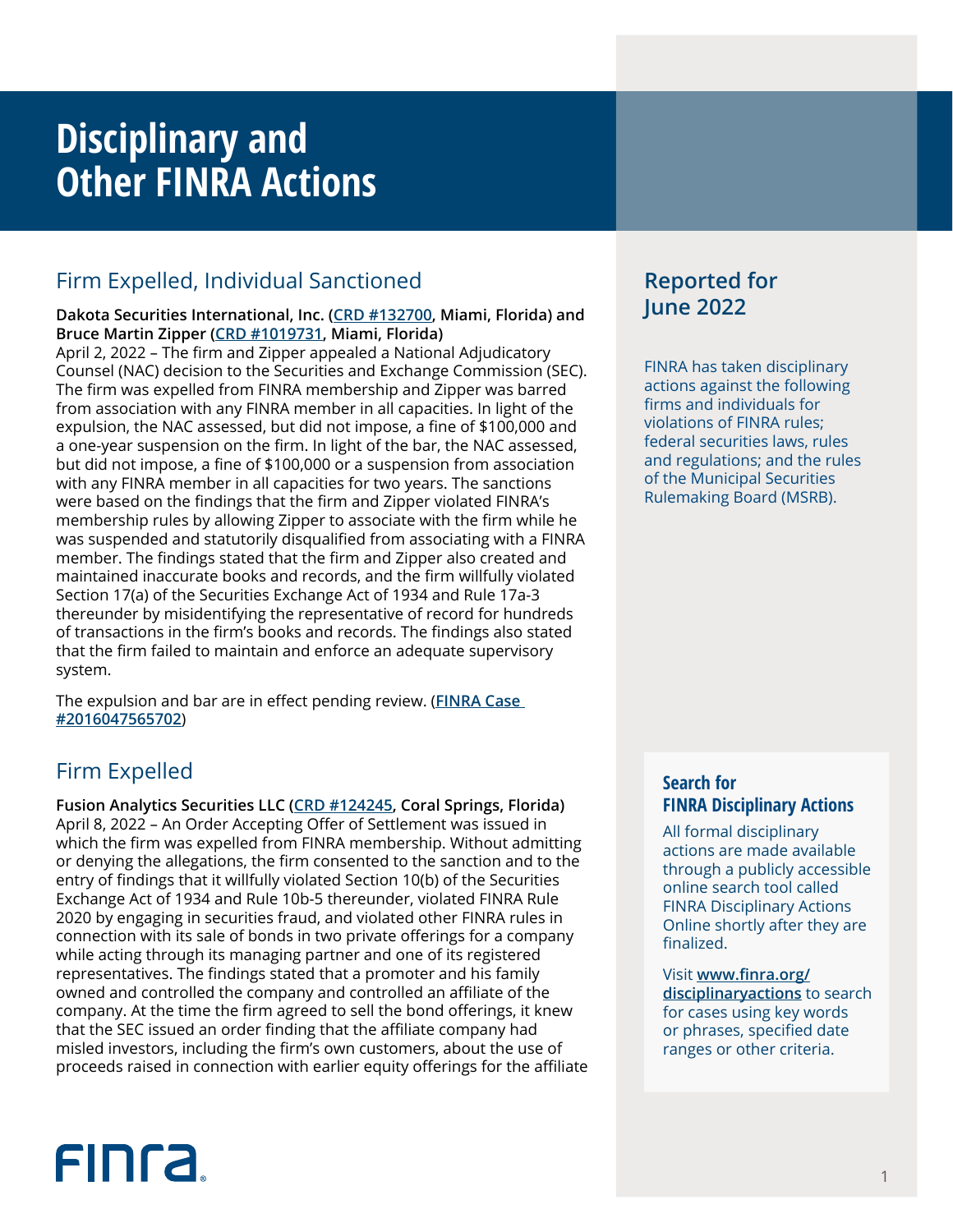company. The SEC order found that the affiliate company and the promoter diverted millions of dollars of investor funds from the affiliate company to the promoter and his family. Undeterred by the affiliate company and the promoter's disciplinary history, the firm agreed to sell the bond, purportedly to raise money for the building of a power plant. However, in selling the bond offerings, the firm intentionally or recklessly made material misrepresentations and omissions and, separately, disseminated documents it knew or was reckless in not knowing contained material misstatements and omissions, to potential investors. With respect to the first bond offering, the firm (a) disseminated false and misleading statements, and made its own misleading statements, that failed to disclose the SEC order and its findings that the promoter and the affiliate company misled investors and misdirected investment proceeds, (b) disseminated false and misleading statements, and made its own misstatements, regarding the risks and anticipated revenue of the project being funded by the offerings, and (c) made false and misleading statements regarding the progress of the offering. With respect to the second bond offering, the firm (a) disseminated false and misleading statements that failed to disclose the SEC order and its findings that the promoter and the affiliate company misled investors and misdirected investment proceeds, and (b) disseminated materials that failed to disclose that the issuer, a special purpose entity that the first company created, was in financial distress, was late on interest payments, was in violation of debt covenants, and needed to raise funds to pay interest to prior investors. In total, the firm raised approximately \$1.8 million from customers through the bond offerings, and it generated \$146,000 in commissions. The findings also stated that the firm did not have a reasonable basis to believe that the bond offerings were suitable for at least some investors because it failed to conduct a reasonable investigation of the offerings prior to recommending them to investors. The firm failed to exercise reasonable diligence despite the existence of numerous red flags. The findings also included that the firm provided false information to FINRA in response to its request for information seeking a purchase and sales blotter and other information pertaining to the second bond offering. The firm responded by identifying only one sale of \$80,000 of the bonds to a customer. This response was false as the firm had sold at least \$600,000 of the bonds as of the date of the response. In addition, the firm provided false information in response to a FINRA request for information seeking an update of the firm's response regarding the bond offering by indicating that there was no new information to provide. In fact, the firm had sold at least \$870,000 of the bonds in addition to the \$80,000 sold to the customer and previously disclosed to FINRA. (**[FINRA Case #2018059545604](https://www.finra.org/rules-guidance/oversight-enforcement/finra-disciplinary-actions?search=2018059545604)**)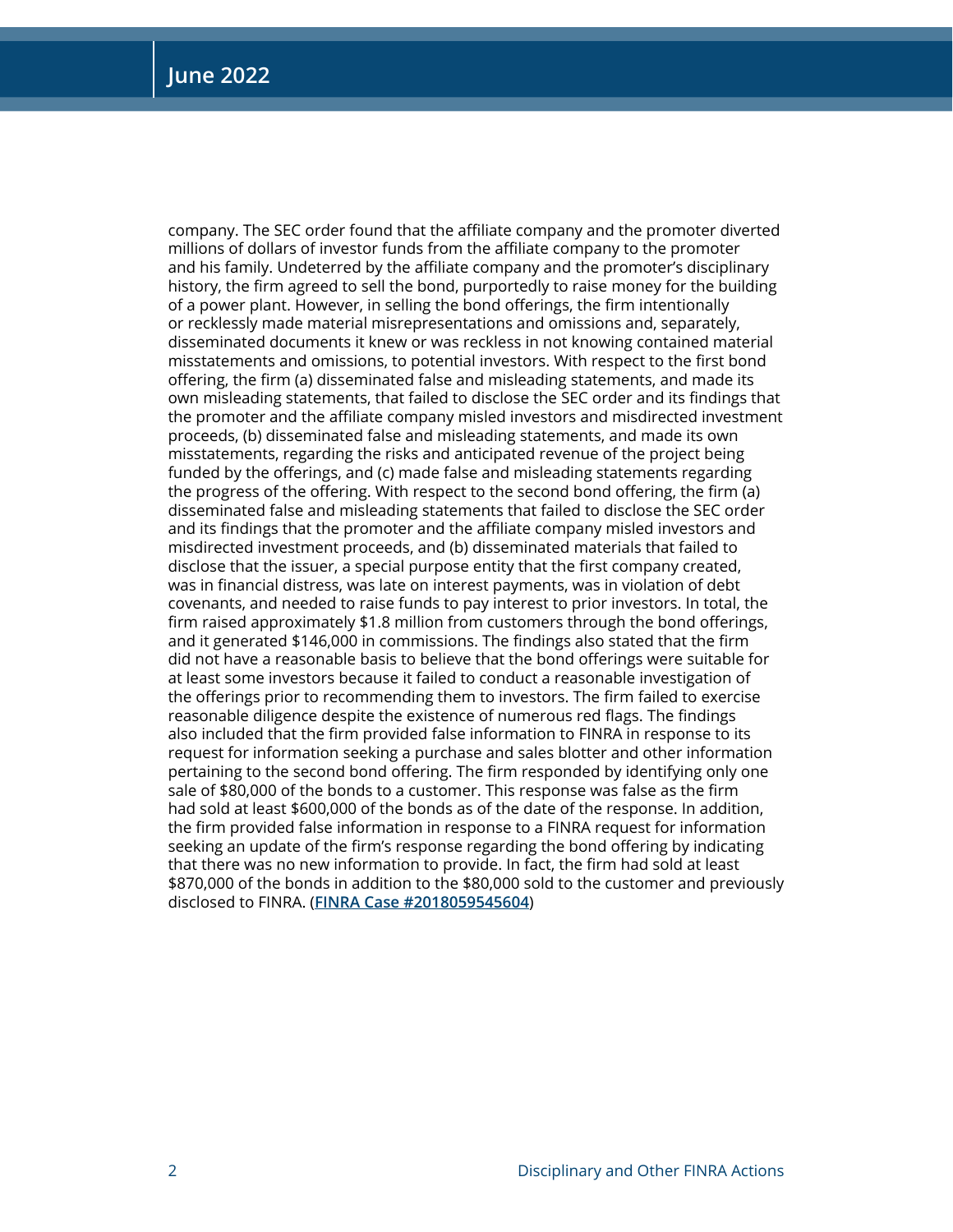## Firms Fined

**National Securities Corporation ([CRD #7569,](http://brokercheck.finra.org/firm/summary/7569) Boca Raton, Florida)** April 6, 2022 – A Letter of Acceptance, Waiver and Consent (AWC) was issued in which the firm was censured, fined \$300,000, ordered to pay disgorgement of a portion of commissions received in the amount of \$363,447.67, plus interest, and required to adopt and implement policies, procedures and systems to address the violations described in this AWC. Without admitting or denying the findings, the firm consented to the sanctions and to the entry of findings that it contravened Section 17(a)(3) of the Securities Act of 1933 by engaging in a scheme that deceived investors in connection with a pre-Initial Public Offering (IPO) it sold. The findings stated that the firm misled its customers into believing that the offering had acquired, or would be able to acquire, shares of a company at a maximum price of \$9.75. However, the firm had done no due diligence to determine if shares were available at that price from any seller. The firm twice approved the closing of escrow on investor funds in the offering, even though the firm failed to locate any shares of the company available at the represented price. The firm closed escrow knowing that doing so would result in it receiving its placement fees, and investors receiving welcome letters that falsely suggested that they now had rights to shares in the company at the represented price. In addition, the firm failed to disclose the true status of the offering from its investors. Some investors inquired about their investments in the offering or asked to know the price paid for company shares. The firm's representatives negligently misrepresented to these investors that company shares had been purchased at \$9.75, when they had not been. In fact, a seller of company shares was not identified until more than ten months after the firm had approved the disbursement of investor funds in the offering. The firm did not make investors aware of the changes to their investments until the IPO of the company was imminent. The findings also stated that the firm failed to reasonably enforce its written procedures concerning the offering of pre-IPO shares and failed to reasonably supervise the head of its pre-IPO business. The firm failed to investigate whether shares of the company could be acquired at the \$9.75 price listed in the offering documents. Nonetheless, the firm approved the sale of interests in the offering by its representatives. As a result of the firm's failure to have a designated principal or supervisor for the head of its pre-IPO business, the firm failed to supervise the individual's actions relating to the offering. Among other things, the individual failed to conduct reasonable due diligence on the availability and authenticity of shares for the offering, recommended the close of escrow despite the absence of source shares, and misled other representatives and investors. (**[FINRA Case #2019064508801](https://www.finra.org/rules-guidance/oversight-enforcement/finra-disciplinary-actions?search=2019064508801)**)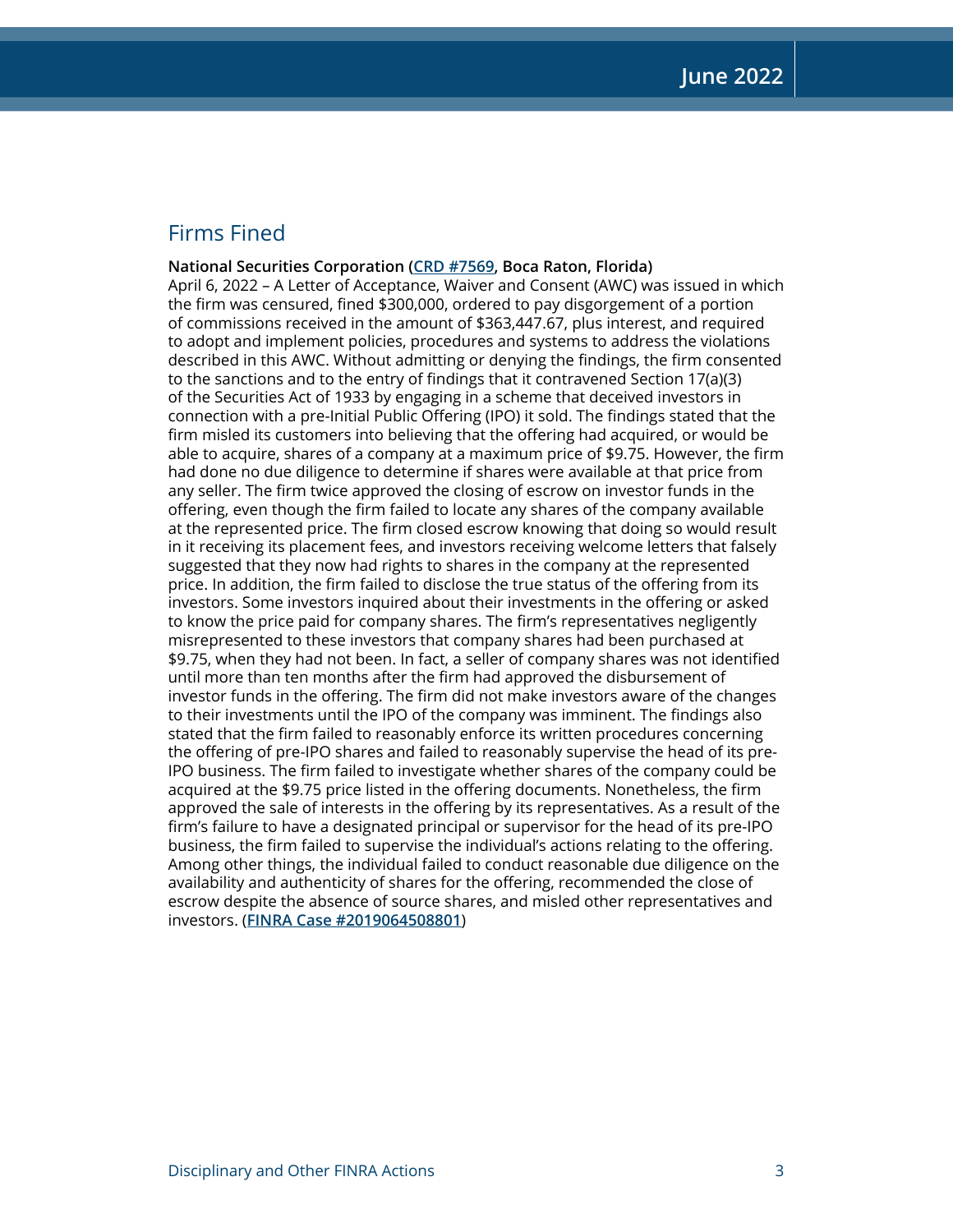#### **First Horizon Advisors, Inc. ([CRD #17117](http://brokercheck.finra.org/firm/summary/17117), Memphis, Tennessee)**

April 13, 2022 – An AWC was issued in which the firm was censured, fined \$175,000, and required to establish, maintain and enforce policies and written procedures reasonably designed to achieve compliance with FINRA Rule 3110(b)(4). Restitution is not ordered against the firm because, among other reasons, a married couple who were former customers of a firm registered representative initiated a civil lawsuit against the firm's parent company seeking to recoup their losses. Without admitting or denying the findings, the firm consented to the sanctions and to the entry of findings that it failed to reasonably supervise the representative and take reasonable steps to investigate red flags that the representative was engaged in an undisclosed outside business activity (OBA). The findings stated that the representative controlled and operated an investment club, which was formed as a limited liability company (LLC). The representative solicited individuals to invest funds in the investment club by claiming that he had earned annual returns of between 15 and 20 percent. The representative used the funds from the investment club, in part, to trade options in a brokerage account held away from the firm. Despite his promises, investors in the representative's investment club, including the married couple, experienced significant losses. The firm failed to investigate red flags in the representative's outside brokerage account activity. The representative did not initially disclose the outside brokerage account to the firm, and did not disclose to the firm that it was an investment club. When the representative ultimately disclosed the account to the firm, the firm did not question when the account was opened or why he had failed to disclose the account in a timely manner. The firm also failed to review statements for the period when the outside brokerage account was open but not disclosed. Further, although the representative told the firm that he had opened the outside brokerage account with proceeds from land he had sold and that the account was held in the name of an LCC of which he was the sole owner, the firm failed to ask the representative about the nature of the LLC's ongoing business or the representative's activities in connection with the business. The firm also failed to identify or investigate red flags contained in emails sent to and from the representative's firm email address, some of which concerned his participation in the investment club. The findings also stated that the firm failed to establish, maintain, and enforce a reasonable supervisory system, including written supervisory procedures (WSPs), with respect to the review of electronic communications. Contrary to its WSPs, the firm reviewed only three percent of emails that contained a search term requiring review. Further, the firm's review of that three percent was generally limited to reviewing the subject line of the email, and not the body of the email. As a result, the firm failed to review emails of its representatives that hit on specified search terms, including, for example, emails that the representative sent and received concerning his involvement in his undisclosed, investment-related, OBA, including emails that contained specified search terms that required the emails to be reviewed in full by firm personnel pursuant to the firm's WSPs. (**[FINRA Case #2020066674001](https://www.finra.org/rules-guidance/oversight-enforcement/finra-disciplinary-actions?search=2020066674001)**)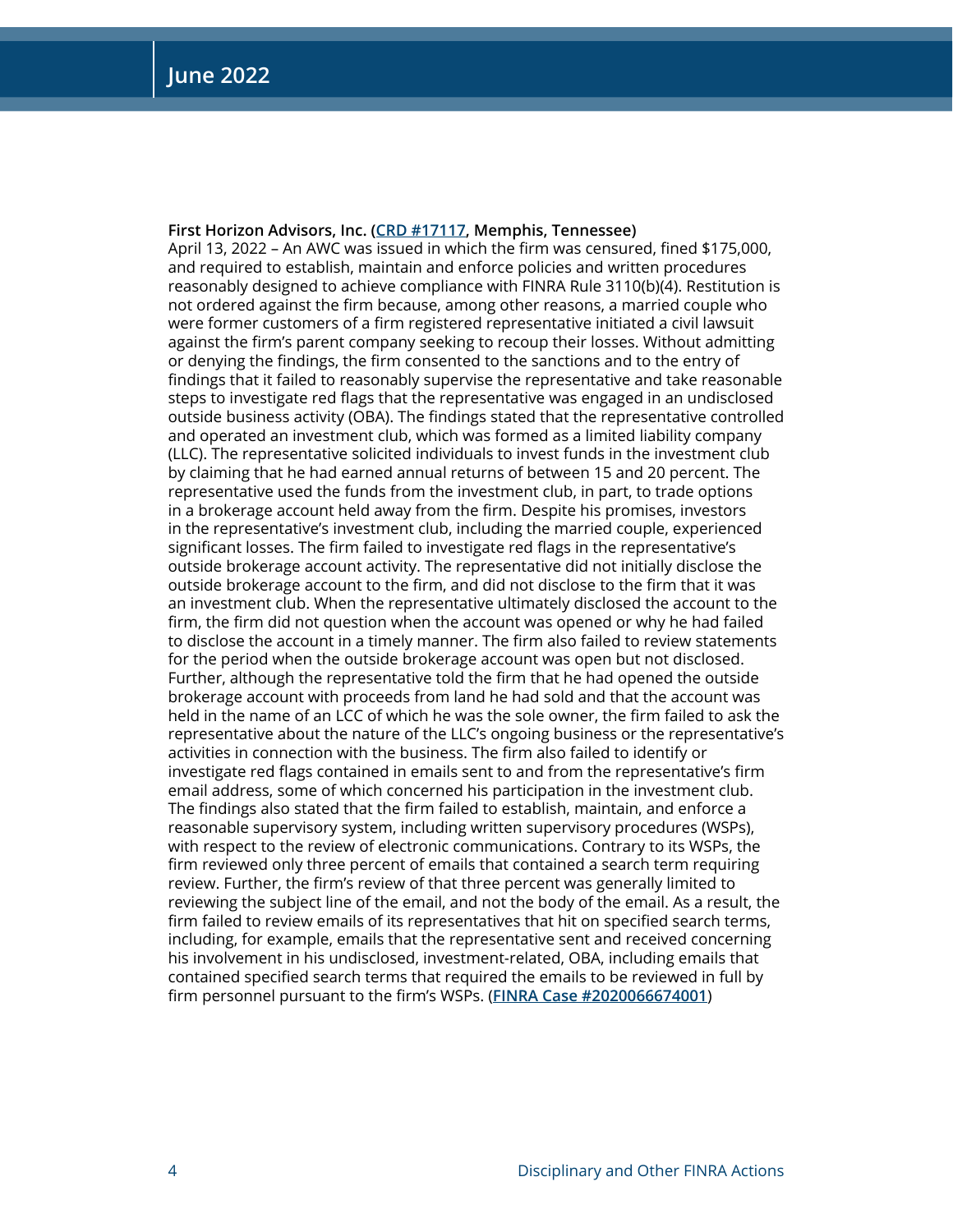#### **IBN Financial Services, Inc. [\(CRD #42360,](http://brokercheck.finra.org/firm/summary/42360) Liverpool, New York)**

April 14, 2022 – An AWC was issued in which the firm was censured, fined \$45,000 and ordered to pay \$32,385, plus interest, in partial restitution to customers. The amount of partial restitution being paid to customers is equal to the commissions that the firm received in connection with these customers' investments. Without admitting or denying the findings, the firm consented to the sanctions and to the entry of findings that it negligently omitted to tell investors in two offerings related to an alternative asset management firm that the issuer failed to timely make required filings with the SEC. The findings stated that the firm sold limited partnership interests in two private sector companies after receiving an email from the alternative asset management firm notifying it of delays filing audited financial statements for the private sector companies and its stated intention to complete a forensic audit. The principal value of those sales totaled \$466,500 and the firm received a total of \$32,385 in commissions from the sales. However, in connection with these sales, the firm's representatives did not inform the customers that the private sector companies had not timely filed their audited financial statements with the SEC or the reasons for the delay. The delay in filing audited financial statements was material information that should have been disclosed. Subsequently, the SEC filed a complaint against the alternative asset management firm and other defendants alleging, among other things, that the defendants engaged in securities fraud in violation of Section 10(b) of the Securities Exchange Act of 1934 and Rule 10b-5 promulgated thereunder. The United States Department of Justice also brought criminal charges against the alternative asset management firm's founder and chief executive officer (CEO) and two other executives, charging, among other things, securities fraud, mail fraud and wire fraud. (**[FINRA Case #2019061214401](https://www.finra.org/rules-guidance/oversight-enforcement/finra-disciplinary-actions?search=2019061214401)**)

#### **UBS Financial Services Inc. [\(CRD #8174](http://brokercheck.finra.org/firm/summary/8174), Weehawken, New Jersey)**

April 25, 2022 – An AWC was issued in which the firm was censured, fined \$350,000 and required to revise its supervisory system. Without admitting or denying the findings, the firm consented to the sanctions and to the entry of findings that it failed to timely report to the Trade Reporting and Compliance Engine (TRACE) transactions in TRACE-eligible corporate debt securities, agency debt securities, and securitized products. The findings stated that the majority of the late reports were caused by latencies associated with the manual handling of orders by traders and salespersons, including manual late entries or untimely amendments and corrections to transaction terms made by firm employees. The findings also stated that the firm's supervisory system was not reasonably designed to achieve compliance with the firm's transaction reporting obligations for TRACE-eligible securities. Although the firm performed supervisory reviews that identified late reports, it failed to have a process for addressing the issues that caused those reports to be filed late. The firm was aware of its late reporting issues; however, it did not effectively remediate its late TRACE reporting. In addition, the firm failed to reasonably train supervisors and staff regarding TRACE reporting requirements. (**[FINRA Case #2018060139001](https://www.finra.org/rules-guidance/oversight-enforcement/finra-disciplinary-actions?search=2018060139001)**)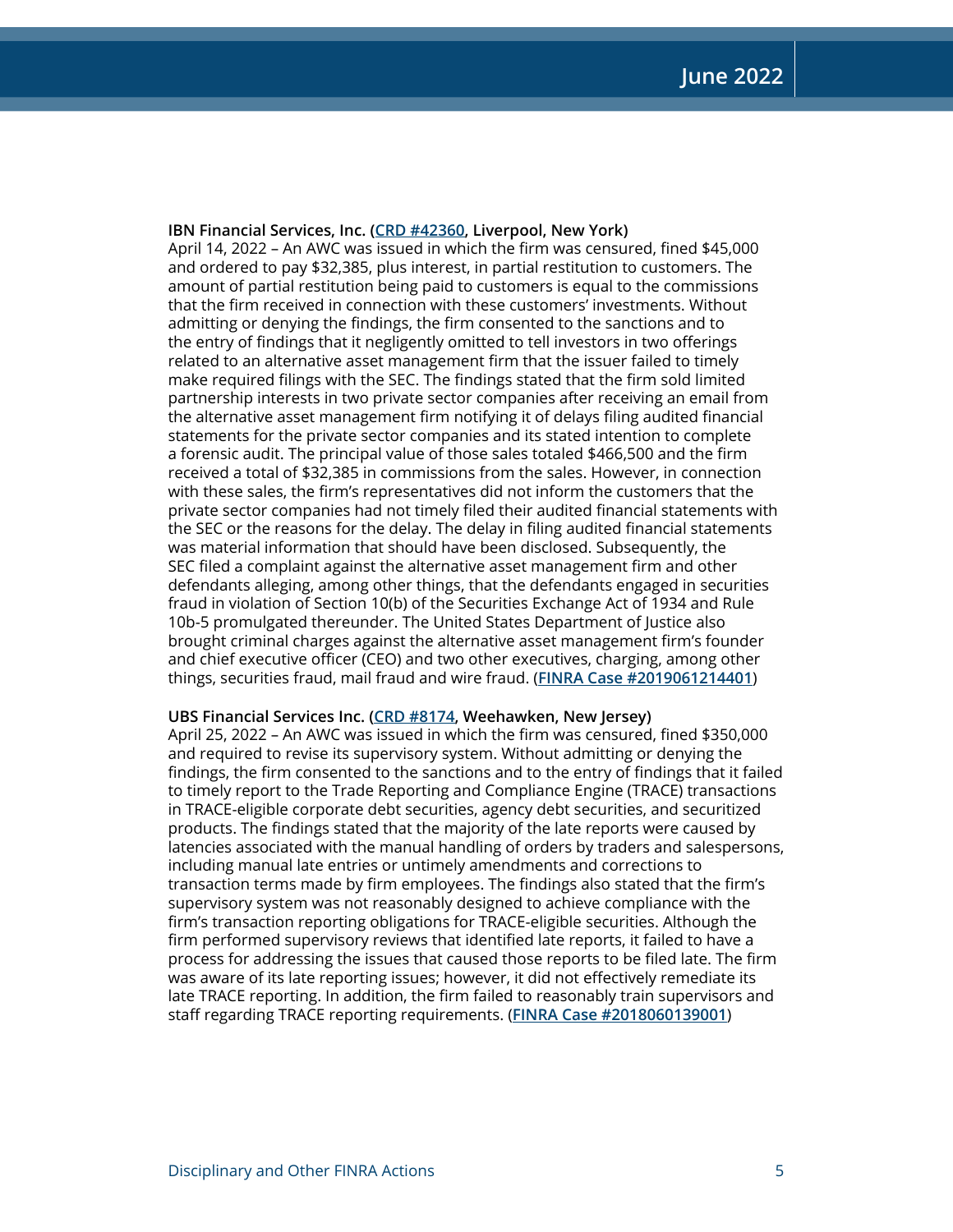#### **Berthel, Fisher & Company Financial Services, Inc. [\(CRD #13609,](http://brokercheck.finra.org/firm/summary/13609) Cedar Rapids, Iowa)**

April 26, 2022 – An AWC was issued in which the firm was censured, fined \$100,000, and required to implement supervisory systems and WSPs reasonably designed to address the deficiencies identified in this AWC. Without admitting or denying the findings, the firm consented to the sanctions and to the entry of findings that it failed to exercise due diligence to ascertain a customer's investment experience and knowledge when reviewing the customer's request for approval to trade options in his brokerage account. The findings stated that the customer's account holdings did not produce enough income or gains to offset his withdrawals, so a broker at the firm recommended that the customer begin trading options as a strategy to generate income. The broker submitted an options approval request form for the customer's account to the firm requesting approval to trade options at the firm's "Level 2" options-trading level. The form indicated that the customer had good knowledge of options and moderate experience trading several types of options. In fact, the customer had little or no knowledge of, and zero experience with, options investing. Moreover, although the firm's WSPs established income and net-worth guidelines for customers seeking approval to participate in various types of options trading, the firm failed to apply those guidelines to the customer. The firm's income and net-worth guidelines should have limited the customer to the firm's "Level 1" options trading, which included only covered-call writing. Nonetheless, the firm approved the customer not only for covered-call writing, but also for riskier types of options trading included in "Level 2". In addition, although the firm's written procedures required a written explanation for any deviation from the income/networth guidelines for options-trading levels, the firm approved the customer's options approval request without providing any such explanation. The findings also stated that the firm, through the broker, recommended unsuitable options transactions to the customer. These unsuitable recommendations included the purchase of call or put options that carried the risk that the customer would lose the entire premium he paid for them if the options expired out of the money. In total, the unsuitable options transactions resulted in net losses of more than \$31,000 in the customer's account. The findings also included that the firm failed to enforce portions of its WSPs regarding options trading and failed to establish, maintain, and enforce a reasonable supervisory system for options trading. Contrary to its written procedures, the firm approved each options trade recommended to the customer while failing to respond to red-flag warnings that many of those transactions were potentially unsuitable. The firm did not provide or require options-specific training for its registered options principals (ROPs) and did not oversee their activities for adherence to the firm's written procedures. In their daily review of options transactions, the firm's ROPs used a report that did not include certain information relevant to a suitability review, such as each account's level of options-trading approval, the account's profit or loss over time, commission activity over time, or the frequency of option transactions.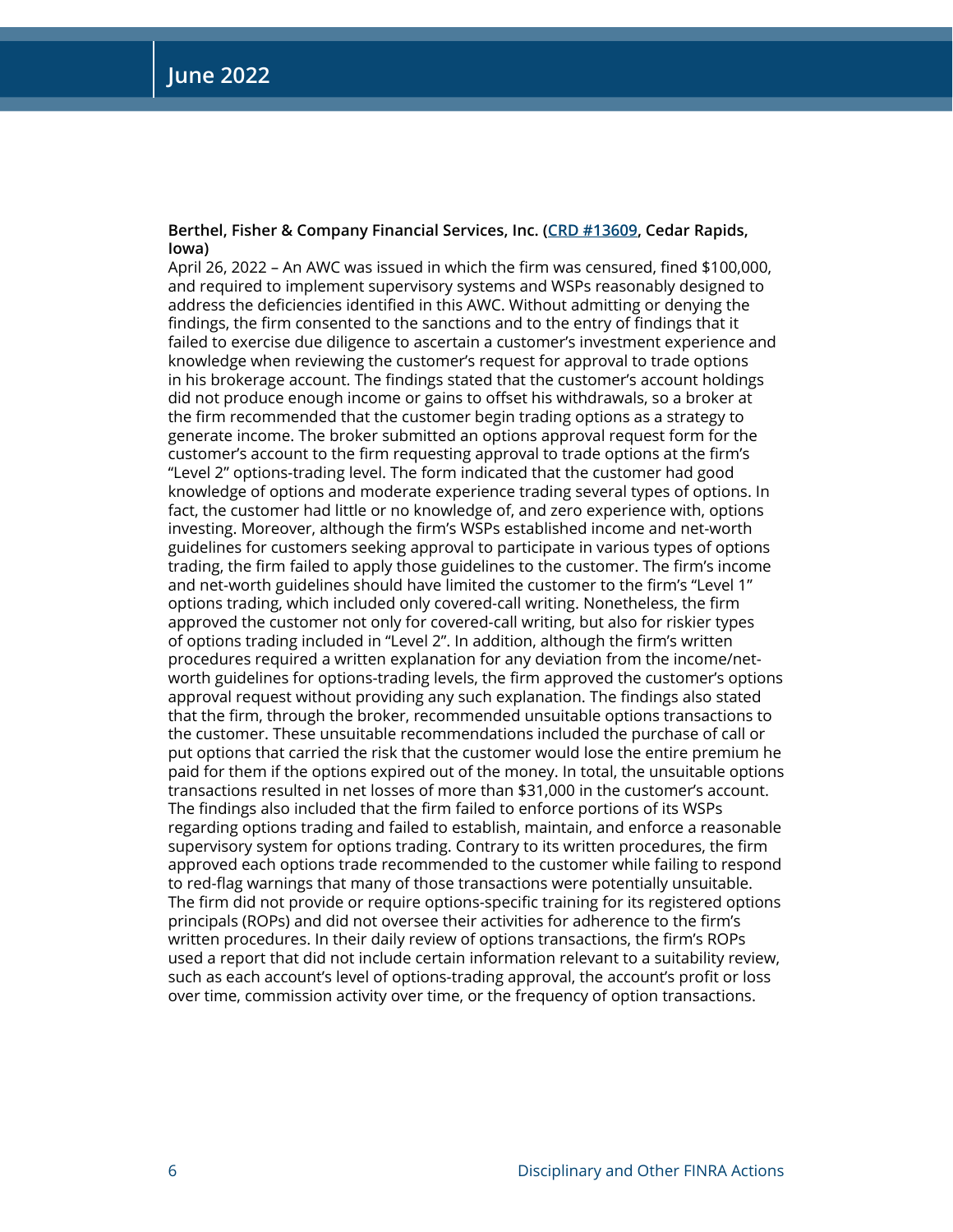Although the firm had access to a separate report intended to identify option trades outside an account's approved trading level, its ROPs did not review that report. (**[FINRA Case #2018057425202](https://www.finra.org/rules-guidance/oversight-enforcement/finra-disciplinary-actions?search=2018057425202)**)

#### **Morgan Stanley & Co. LLC ([CRD #8209,](http://brokercheck.finra.org/firm/summary/8209) New York, New York)**

April 27, 2022 – An AWC was issued in which the firm was censured and fined \$225,000. Without admitting or denying the findings, the firm consented to the sanctions and to the entry of findings that it improperly deleted expiring over-thecounter (OTC) options positions from its reports to the Large Options Positions Reporting (LOPR) system. The findings stated that the firm implemented a new LOPR system that deleted expiring OTC option positions on their expiration dates and, as a result, it under-reported OTC option positions to the LOPR. The findings also stated that the firm failed to establish and maintain a supervisory system, including WSPs, that was reasonably designed to comply with its LOPR reporting obligations. The firm did not test the new system for the deletion of expiring OTC positions from its reports to the LOPR, despite being previously disciplined for that exact issue. Subsequently, the firm updated its WSPs to include an OTC expiry review. (**[FINRA](https://www.finra.org/rules-guidance/oversight-enforcement/finra-disciplinary-actions?search=2020067153801)  [Case #2020067153801](https://www.finra.org/rules-guidance/oversight-enforcement/finra-disciplinary-actions?search=2020067153801)**)

## Individuals Barred

#### **Gina Rea Kidd ([CRD #6658538,](http://brokercheck.finra.org/individual/summary/6658538) Lynchburg, Virginia)**

April 1, 2022 – An Order Accepting Offer of Settlement was issued in which Kidd was barred from association with any FINRA member in all capacities. Without admitting or denying the allegations, Kidd consented to the sanction and to the entry of findings that she failed to appear for on-the-record testimony requested by FINRA in connection with its investigation into the allegations contained in a Uniform Termination Notice for Securities Industry Registration (Form U5) filed by her member firm stating that her employment was terminated after allegations that she involved an unregistered person in activities that require registration. The findings stated that Kidd initially cooperated with the investigation by providing documents and information requested by FINRA. However, Kidd failed to appear for scheduled testimony. Kidd's testimony was material to FINRA's investigation into her conduct at the firm, and her failure to provide it impeded its investigation. (**[FINRA Case](https://www.finra.org/rules-guidance/oversight-enforcement/finra-disciplinary-actions?search=2019064729705)  [#2019064729705](https://www.finra.org/rules-guidance/oversight-enforcement/finra-disciplinary-actions?search=2019064729705)**)

#### **Marianne O'Shee Smith ([CRD #1587765,](http://brokercheck.finra.org/individual/summary/1587765) Avon, Connecticut)**

April 5, 2022 – An AWC was issued in which Smith was barred from association with any FINRA member in all capacities. Without admitting or denying the findings, Smith consented to the sanction and to the entry of findings that she converted \$45,100 from customers at her member firm. The findings stated that customers gave Smith checks totaling \$45,100 made payable to a mutual fund company affiliated with the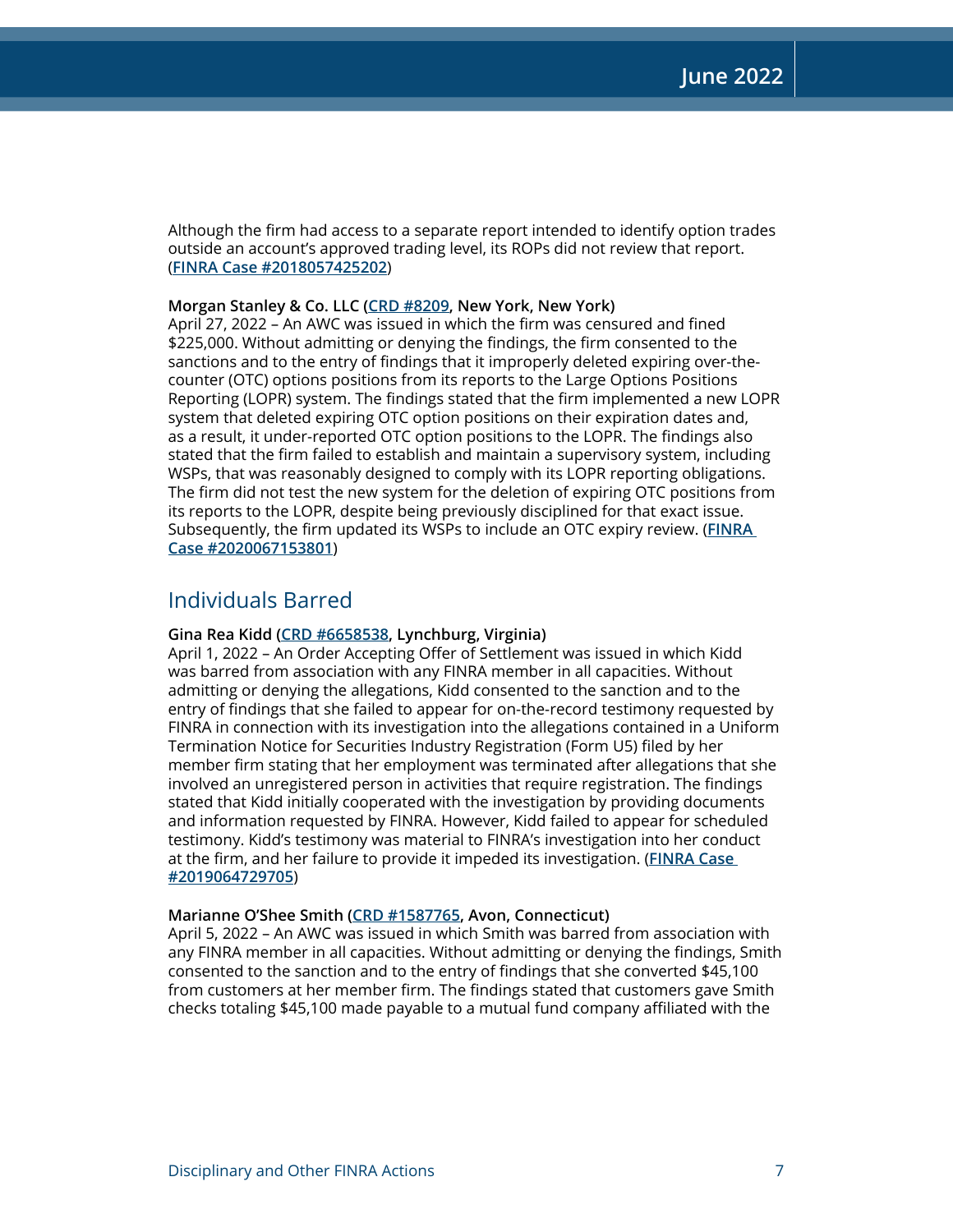firm. The customers, all of whom were senior citizens, directed Smith to use the checks to fund their mutual fund investments. Smith instead used the customer checks, without their prior knowledge or consent, to purchase mutual fund shares for a family member of Smith. On each customer check, Smith wrote her family member's mutual fund account number and the fund ticker symbol and sent the check to the mutual fund company to be credited to the family member's account. After discovery of Smith's misconduct, the customers were reimbursed in full. (**[FINRA](https://www.finra.org/rules-guidance/oversight-enforcement/finra-disciplinary-actions?search=2021071670001)  [Case #2021071670001](https://www.finra.org/rules-guidance/oversight-enforcement/finra-disciplinary-actions?search=2021071670001)**)

#### **Stephen Spencer Gladstone ([CRD #222612](http://brokercheck.finra.org/individual/summary/222612), Greenwich, Connecticut)**

April 8, 2022 – An AWC was issued in which Gladstone was barred from association with any FINRA member in all capacities. Without admitting or denying the findings, Gladstone consented to the sanction and to the entry of findings that he refused to provide complete on-the-record testimony requested by FINRA in connection with its investigation into his potential undisclosed private securities transactions. The findings stated that Gladstone appeared for testimony, however, before the testimony was complete, he informed FINRA that that he would refuse to answer any further questions and that he had no intention of ever providing further testimony. (**[FINRA Case #2022074015901](https://www.finra.org/rules-guidance/oversight-enforcement/finra-disciplinary-actions?search=2022074015901)**)

#### **Wesley Cummings ([CRD #7135629,](http://brokercheck.finra.org/individual/summary/7135629) North Tustin, California)**

April 12, 2022 – An AWC was issued in which Cummings was barred from association with any FINRA member in all capacities. Without admitting or denying the findings, Cummings consented to the sanction and to the entry of findings that he refused to provide information and documents requested by FINRA in connection with its investigation into the circumstances giving rise to his termination from his member firm. The findings stated that the firm submitted a Form U5 stating that it had terminated Cummings's employment because of business expenses that were neither reasonable or necessary in amount and type to operate a branch office. (**[FINRA Case #2021072296201](https://www.finra.org/rules-guidance/oversight-enforcement/finra-disciplinary-actions?search=2021072296201)**)

#### **Jonathan Adam Stuffer ([CRD #6015954](http://brokercheck.finra.org/individual/summary/6015954), Matawan, New Jersey)**

April 12, 2022 – An AWC was issued in which Stuffer was barred from association with any FINRA member in all capacities. Without admitting or denying the findings, Stuffer consented to the sanction and to the entry of findings that he refused to appear for on-the-record testimony requested by FINRA in connection with its investigation into the circumstances of his termination from his member firm. The findings stated that the firm filed a Form U5 disclosing that it had discharged Stuffer for participating in an OBA that was not disclosed to it, and for applying for, and receiving, Small Business Administration loan amounts that he was allegedly not eligible to receive. (**[FINRA Case #2021070686301](https://www.finra.org/rules-guidance/oversight-enforcement/finra-disciplinary-actions?search=2021070686301)**)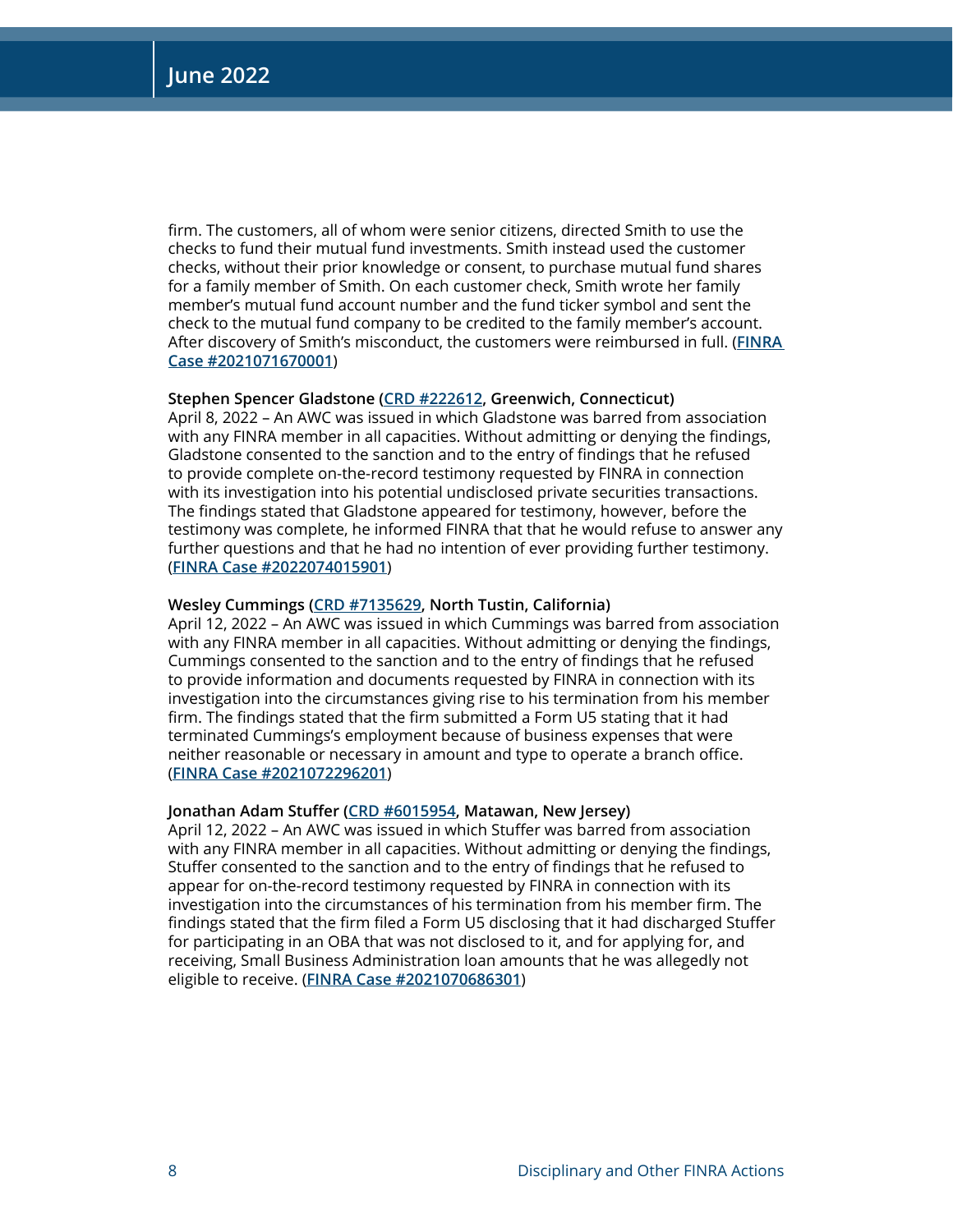#### **John Winslow ([CRD #3071933,](http://brokercheck.finra.org/individual/summary/3071933) Fox Island, Washington)**

April 12, 2022 – An AWC was issued in which Winslow was barred from association with any FINRA member in all capacities. Without admitting or denying the findings, Winslow consented to the sanction and to the entry of findings that he refused to produce information and documents requested by FINRA in connection with its investigation into the circumstances giving rise to a Form U5 filed by his member firm disclosing that it had terminated his employment because he failed to disclose to the firm that he received funds from a client. The findings stated that the firm subsequently filed an amended Form U5 that further disclosed that Winslow's client alleged that he had not returned any of the funds that were transferred to him and refuses to do so. (**[FINRA Case #2022073728601](https://www.finra.org/rules-guidance/oversight-enforcement/finra-disciplinary-actions?search=2022073728601)**)

#### **Shawn Edward Good [\(CRD #2022168](http://brokercheck.finra.org/individual/summary/2022168), Wilmington, North Carolina)**

April 14, 2022 – An AWC was issued in which Good was barred from association with any FINRA member in all capacities. Without admitting or denying the findings, Good consented to the sanction and to the entry of findings that he refused to appear for on-the-record testimony requested by FINRA in connection with its investigation concerning a Form U5 filed by his member firm. The findings stated that the firm filed the Form U5 disclosing that it had terminated Good's registration because he declined to cooperate with an internal firm review following client accusations. (**[FINRA Case #2022074131601](https://www.finra.org/rules-guidance/oversight-enforcement/finra-disciplinary-actions?search=2022074131601)**)

#### **Robert Wayne Mooney [\(CRD #5230596](http://brokercheck.finra.org/individual/summary/5230596), Dallas, Texas)**

April 18, 2022 – An AWC was issued in which Mooney was barred from association with any FINRA member in all capacities. Without admitting or denying the findings, Mooney consented to the sanction and to the entry of findings that he refused to appear for on-the-record testimony requested by FINRA in connection with its investigation into allegations in a Form U5 filed by his member firm. The findings stated that the firm filed the Form U5 disclosing that Mooney had left it while under investigation after allegations of having an unauthorized ownership interest in an independent insurance agency and referring property and casualty insurance customers to said agency. (**[FINRA Case #2021070733401](https://www.finra.org/rules-guidance/oversight-enforcement/finra-disciplinary-actions?search=2021070733401)**)

#### **Philip Anthony Riposo ([CRD #400056,](http://brokercheck.finra.org/individual/summary/400056) Cave Creek, Arizona)**

April 18, 2022 – An AWC was issued in which Riposo was barred from association with any FINRA member in all capacities. Without admitting or denying the findings, Riposo consented to the sanction and to the entry of findings that he failed to appear for on-the-record testimony requested by FINRA in connection with an investigation into the circumstances giving rise to his termination from his member firm. The findings stated that Riposo's firm filed a Form U5 disclosing that it had terminated his association with it after he was found and admitted to creating and providing clients with fictitious account statements, as well as receiving and depositing checks from clients made out to Riposo's doing-business-as (DBA) name. (**[FINRA Case](https://www.finra.org/rules-guidance/oversight-enforcement/finra-disciplinary-actions?search=2022074280901)  [#2022074280901](https://www.finra.org/rules-guidance/oversight-enforcement/finra-disciplinary-actions?search=2022074280901)**)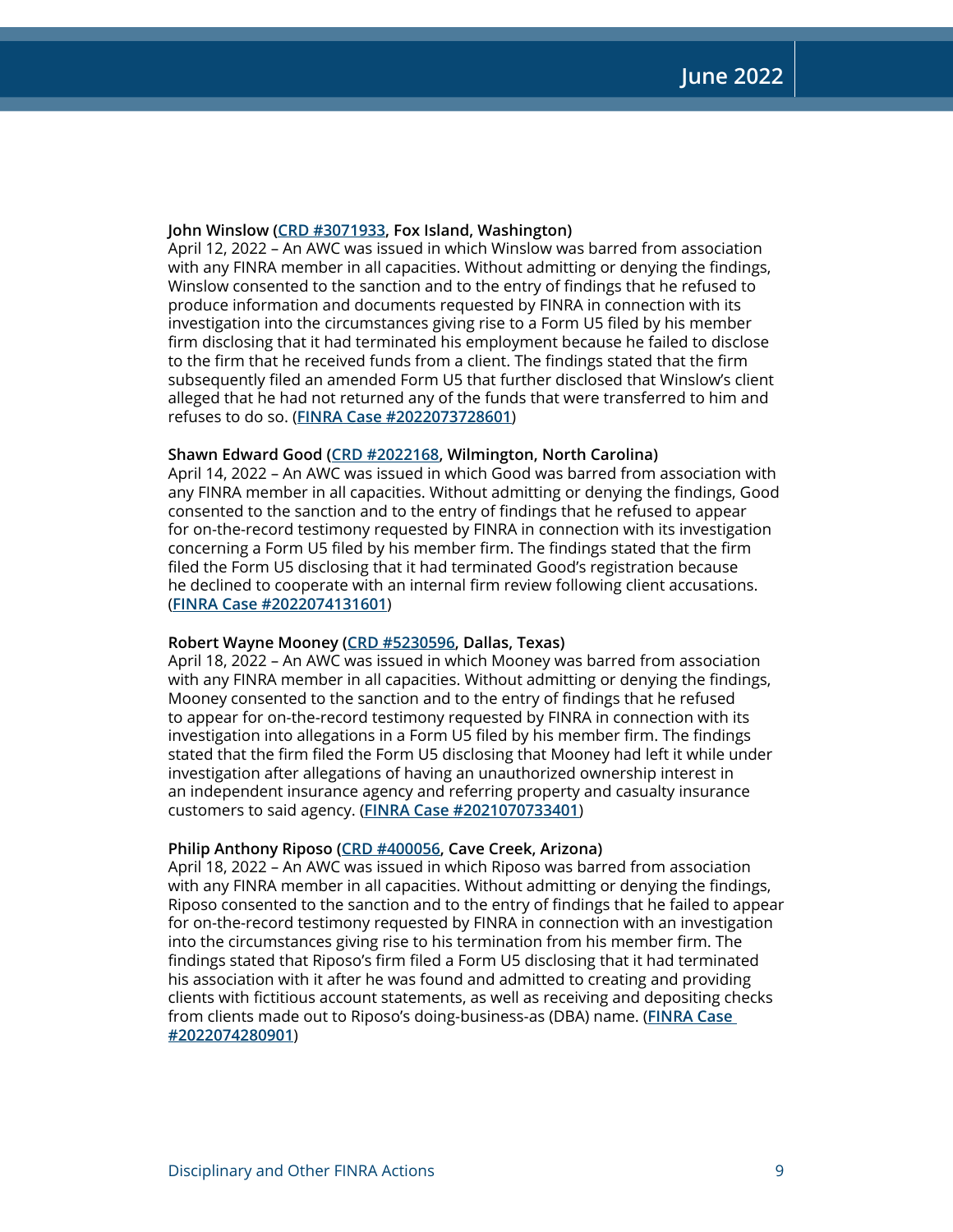#### **Shawn Elizabeth Parker [\(CRD #1768234](http://brokercheck.finra.org/individual/summary/1768234), Bonita Springs, Florida)**

April 20, 2022 – An AWC was issued in which Parker was barred from association with any FINRA member in all capacities. Without admitting or denying the findings, Parker consented to the sanction and to the entry of findings that she converted at least \$25,000 from her member firm. The findings stated that Parker hosted an annual training and educational event for approximately 250 clients during the holiday season at a local banquet venue. At the conclusion of the event, the venue issued an invoice detailing the charges incurred, including the costs of the food and beverages served, which Parker paid. At the conclusion of the annual training events, Parker directed her staff to prepare reimbursement requests to be submitted to the firm, seeking reimbursement for Parker from wholesaler contributions that had been provided for the event. For at least two of the annual events, the expense reports submitted at Parker's direction contained falsified invoices that overstated the total amount of reimbursable expenses incurred at the event. As a result, Parker received at least \$25,000 to which she was not entitled. Parker has since entered into an agreement with the firm to refund the amounts at issue. (**[FINRA Case](https://www.finra.org/rules-guidance/oversight-enforcement/finra-disciplinary-actions?search=2019064551501)  [#2019064551501](https://www.finra.org/rules-guidance/oversight-enforcement/finra-disciplinary-actions?search=2019064551501)**)

#### **Doan Cong Nguyen [\(CRD #6554242](http://brokercheck.finra.org/individual/summary/6554242), Vancouver, British Columbia, Canada)**

April 21, 2022 – An AWC was issued in which Nguyen was barred from association with any FINRA member in all capacities. Without admitting or denying the findings, Nguyen consented to the sanction and to the entry of findings that he refused to provide information and documents requested by FINRA in connection with its investigation of an allegation that he engaged in an undisclosed OBA. (**[FINRA Case](https://www.finra.org/rules-guidance/oversight-enforcement/finra-disciplinary-actions?search=2021071260701)  [#2021071260701](https://www.finra.org/rules-guidance/oversight-enforcement/finra-disciplinary-actions?search=2021071260701)**)

#### **Madison Sloan Trewhitt III ([CRD #2008420,](http://brokercheck.finra.org/individual/summary/2008420) Cleveland, Tennessee)**

April 21, 2022 – An AWC was issued in which Trewhitt was barred from association with any FINRA member in all capacities. Without admitting or denying the findings, Trewhitt consented to the sanction and to the entry of findings that he refused to appear for on-the-record testimony requested by FINRA in connection with an investigation into the circumstances giving rise to his termination from his member firm. The findings stated that the firm filed a Form U5 disclosing that Trewhitt was terminated because he transmitted unprofessional images from his personal email account to his firm email account in violation of the firm's standards of conduct. (**[FINRA Case #2022074672801](https://www.finra.org/rules-guidance/oversight-enforcement/finra-disciplinary-actions?search=2022074672801)**)

#### **Amanda Lynn Williams (CRD #7283014, St. Petersburg, Florida)**

April 21, 2022 – An AWC was issued in which Williams was barred from association with any FINRA member in all capacities. Without admitting or denying the findings, Williams consented to the sanction and to the entry of findings that she made false and misleading statements to her employer, a compliance vendor for her member firm, regarding a FINRA Securities Industry Essentials (SIE) exam score report. The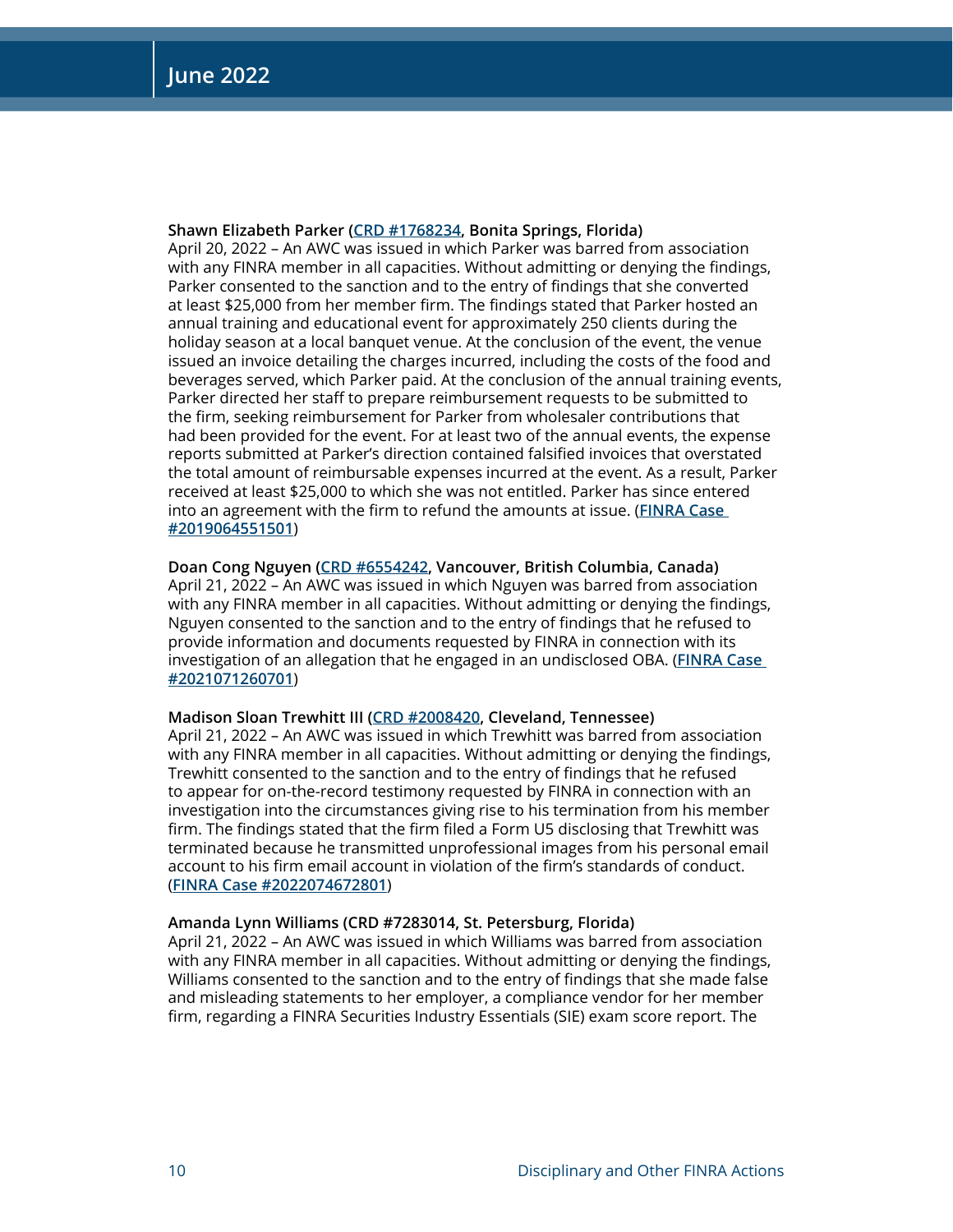findings stated that after Williams had taken and failed the SIE exam for a second time, she falsely reported to the firm that she passed the SIE exam and provided it with a falsified exam score report. Williams had altered the original to falsely indicate that she had received a passing score. In reliance on the altered exam report, the firm filed an initial Uniform Application for Securities Industry Registration or Transfer (Form U4) for Williams. Upon filing the Form U4, the firm learned that, according to FINRA's Central Registration Depository (CRD), Williams had in fact failed the SIE exam. Accordingly, the firm requested that its compliance vendor obtain a copy of the original exam report from Williams. In email responses to the firm's compliance vendor, Williams falsely stated that she was handed the falsified exam score report at the time she left the exam site. The findings also stated that in an email to FINRA, Williams falsely stated that she did not alter the SIE exam score report. (**[FINRA Case #2020068071401](https://www.finra.org/rules-guidance/oversight-enforcement/finra-disciplinary-actions?search=2020068071401)**)

#### **Diane Marie Simmons ([CRD #6085105,](http://brokercheck.finra.org/individual/summary/6085105) Ovilla, Texas)**

April 22, 2022 – An AWC was issued in which Simmons was barred from association with any FINRA member in all capacities. Without admitting or denying the findings, Simmons consented to the sanction and to the entry of findings that she refused to provide information and documents requested by FINRA in connection with its investigation into the circumstances giving rise to her termination from her member firm. The findings stated that the firm filed a Form U5 stating that its affiliated insurance company had terminated Simmons due to her failure to adequately address questions or concerns regarding a personal homeowner's claim. (**[FINRA](https://www.finra.org/rules-guidance/oversight-enforcement/finra-disciplinary-actions?search=2021071352201)  [Case #2021071352201](https://www.finra.org/rules-guidance/oversight-enforcement/finra-disciplinary-actions?search=2021071352201)**)

#### **Janie Garza-Clark [\(CRD #1010752](http://brokercheck.finra.org/individual/summary/1010752), Anton, Texas)**

April 25, 2022 – An AWC was issued in which Garza-Clark was barred from association with any FINRA member in all capacities. Without admitting or denying the findings, Garza-Clark consented to the sanction and to the entry of findings that she refused to appear for on-the-record testimony requested by FINRA in connection with an investigation regarding her relationship with a former client, including her potential receipt of cash gifts from that client. (**[FINRA Case #2022073761401](https://www.finra.org/rules-guidance/oversight-enforcement/finra-disciplinary-actions?search=2022073761401)**)

### Individuals Suspended

#### **Neil David Berlant [\(CRD #19550,](http://brokercheck.finra.org/individual/summary/19550) Los Angeles, California)**

April 5, 2022 – An AWC was issued in which Berlant was assessed a deferred fine of \$10,000 and suspended from association with any FINRA member in all capacities for five months. Without admitting or denying the findings, Berlant consented to the sanctions and to the entry of findings that he exercised discretionary trading authority in customer accounts without first obtaining written authorization from the customers or his member firm. The findings stated that Berlant obtained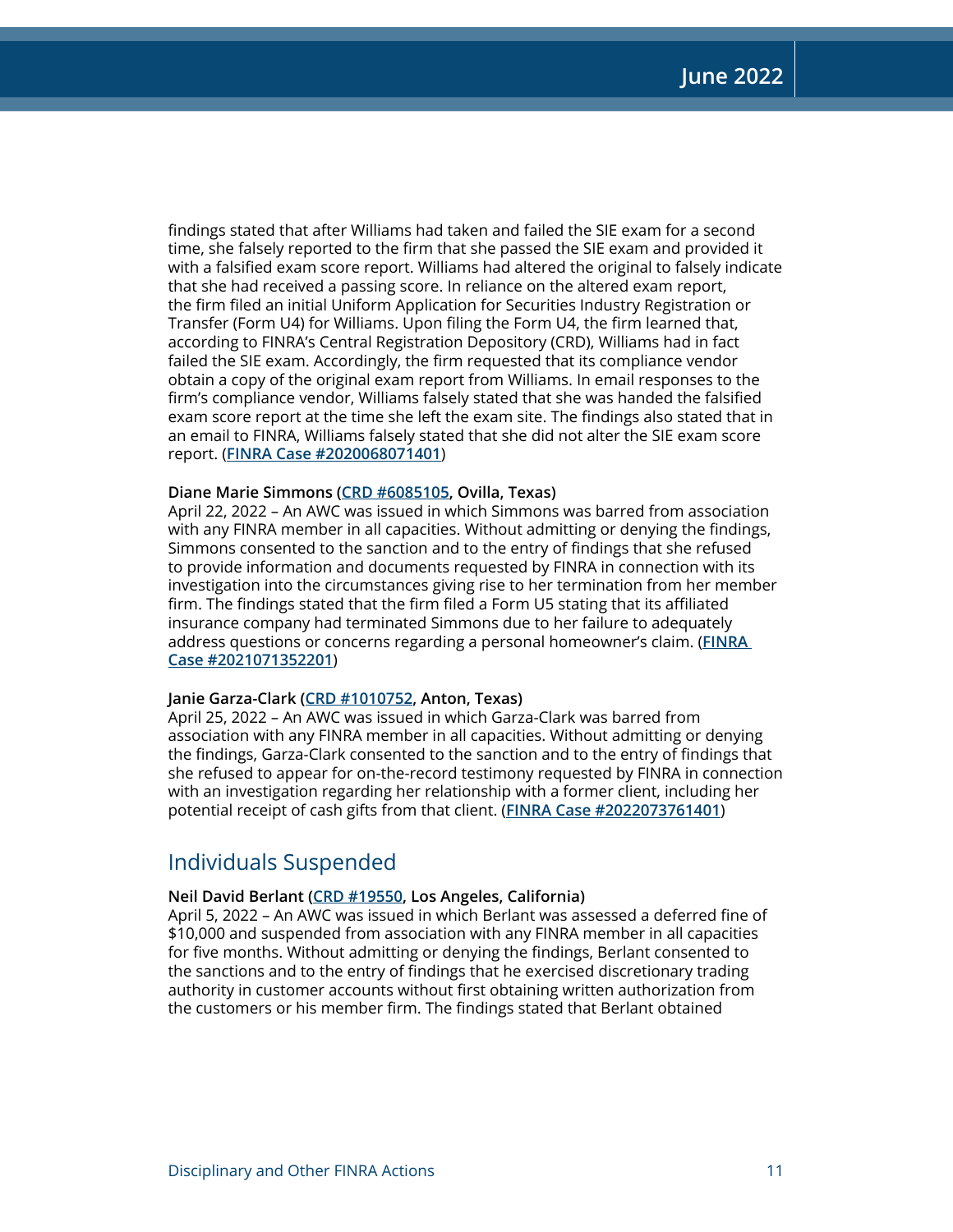verbal permission from the customers to exercise discretion in their accounts and executed securities transactions in reliance on their grant of discretionary authority. In addition, Berlant falsely stated on his firm's annual compliance questionnaires that he did not exercise discretion in customer accounts. The findings also stated that Berlant caused the firm to make and preserve inaccurate and incomplete books and records. Berlant used his personal email address to communicate with firm customers about securities transactions in their firm accounts. Berlant caused the firm to maintain incomplete records of his business-related communications by not disclosing his use of his personal email to the firm or providing it with copies of his electronic correspondence with the customers. Berlant also falsely stated on the firm's annual compliance questionnaires that he did not use a personal email address for business-related communications, and deleted all records from his personal email account during the course of the firm's investigation. Furthermore, Berlant concealed his use of discretionary trading authority by improperly marking order tickets as unsolicited causing the firm to maintain inaccurate books and records with respect to these trades.

The suspension is in effect from April 18, 2022, through September 17, 2022. (**[FINRA](https://www.finra.org/rules-guidance/oversight-enforcement/finra-disciplinary-actions?search=2020066869601)  [Case #2020066869601](https://www.finra.org/rules-guidance/oversight-enforcement/finra-disciplinary-actions?search=2020066869601)**)

#### **Robert C. David Jr. ([CRD #5211223](http://brokercheck.finra.org/individual/summary/5211223), Farmington, Michigan)**

April 7, 2022 – An AWC was issued in which David was assessed a deferred fine of \$15,000 and suspended from association with any FINRA member in all capacities for 20 months. Without admitting or denying the findings, David consented to the sanctions and to the entry of findings that he falsified his customers' account profile information. The findings stated that David falsely increased the net worth and liquid net worth of customers and changed the risk tolerance of one customer's account in his member firm's systems for maintaining account profile information for brokerage accounts. David did this in order to circumvent the firm's solicitation restrictions and concentration limits for non-investment grade, fixed-income securities. By falsifying this information, David made the customers eligible for purchases of non-investment grade, fixed-income securities, for which they would have otherwise been ineligible under the firm's procedures. As a result, David caused the firm to maintain inaccurate books and records. The findings also stated that David overconcentrated some of the customers in non-investment grade, fixed income securities. These securities entailed a high degree of risk, including the risk of default, and subjected the customers to a substantial risk of loss. The findings also included that David exercised discretion in customer accounts without prior written authorization from the customers and without the firm having accepted any of the accounts as discretionary.

The suspension is in effect from April 18, 2022, through December 17, 2023. (**[FINRA](https://www.finra.org/rules-guidance/oversight-enforcement/finra-disciplinary-actions?search=2019062180701)  [Case #2019062180701](https://www.finra.org/rules-guidance/oversight-enforcement/finra-disciplinary-actions?search=2019062180701)**)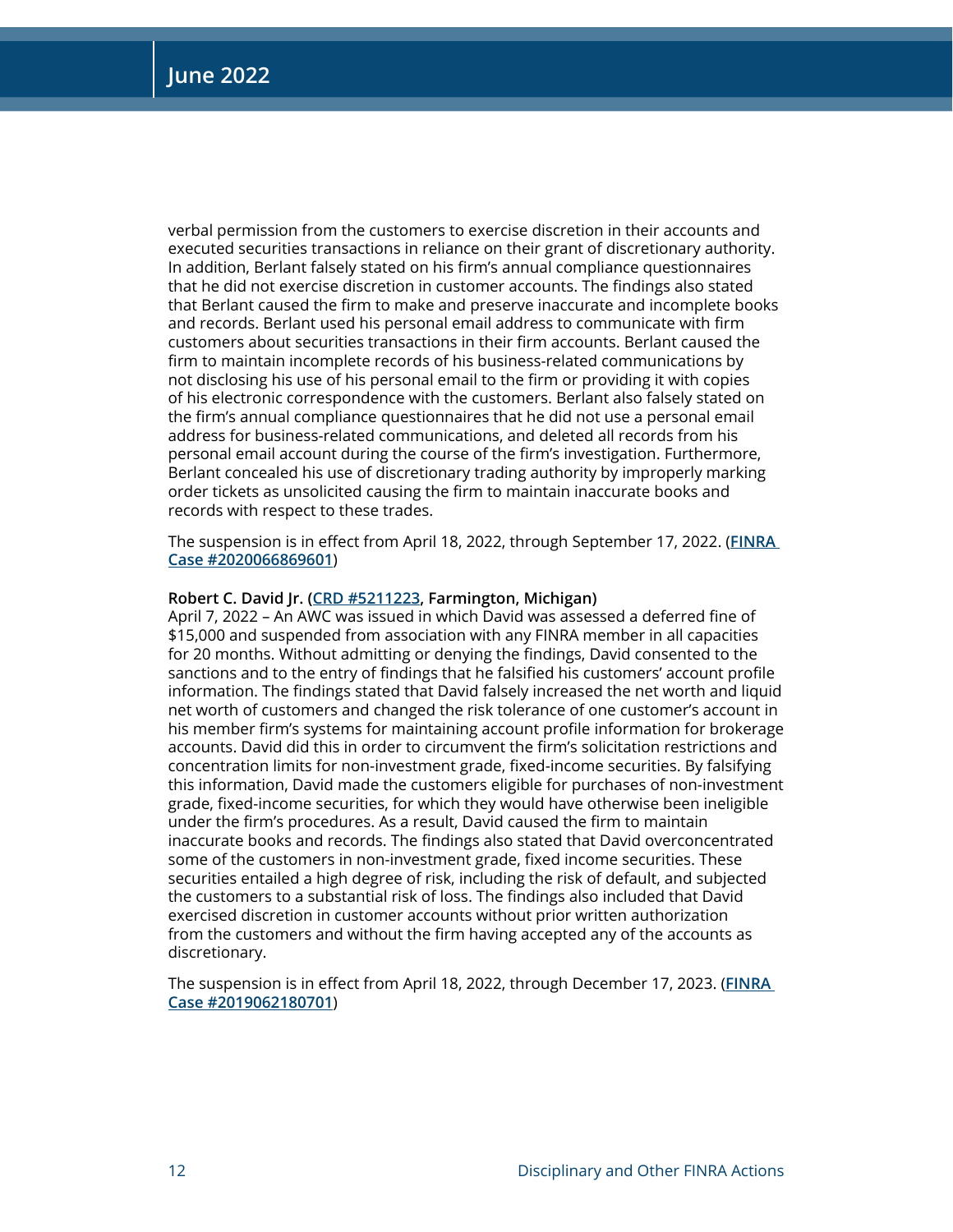#### **Jay Sailesh Sheth ([CRD #4656009,](http://brokercheck.finra.org/individual/summary/4656009) Livingston, New Jersey)**

April 7, 2022 – An AWC was issued in which Sheth was fined \$20,000 and suspended from association with any FINRA member in all capacities for three months. Without admitting or denying the findings, Sheth consented to the sanctions and to the entry of findings that he shared in his customers' losses by making payments to customers totaling \$71,581 in order to compensate them for losses associated with investments that he had recommended. The findings stated that Sheth did not tell his member firm about the payments or seek authorization before he made them. The findings also stated that Sheth engaged in private securities transactions without providing prior written notice to or receiving approval from the firm. Sheth submitted an OBA form to the firm stating his intention to be a silent investor in hotels. However, the OBA form was never approved by the firm and the firm instead provided Sheth with a private securities transaction form to complete. Sheth never submitted a private securities transaction form to the firm for the hotel investments. Nevertheless, Sheth and his spouse jointly invested a total of \$171,000 in hotel projects without providing written notice to the firm of his intention to engage in private securities transactions. Sheth made the investments with the expectation of receiving profits and did not have any role in the operation or management of the projects. The findings also included that Sheth caused the firm to maintain incomplete books and records by communicating with his customers about securities-related business via personal email, text messages from his personal cellular device, and an instant messaging app. Sheth's communications with the customers via these unapproved channels were not captured and preserved by the firm.

The suspension is in effect from May 2, 2022, through August 1, 2022. (**[FINRA Case](https://www.finra.org/rules-guidance/oversight-enforcement/finra-disciplinary-actions?search=2020065274801)  [#2020065274801](https://www.finra.org/rules-guidance/oversight-enforcement/finra-disciplinary-actions?search=2020065274801)**)

#### **Adam Petersen Summers ([CRD #5587343](http://brokercheck.finra.org/individual/summary/5587343), St. John, Indiana)**

April 8, 2022 – An AWC was issued in which Summers was assessed a deferred fine of \$5,000 and suspended from association with any FINRA member in all capacities for five months. Without admitting or denying the findings, Summers consented to the sanctions and to the entry of findings that he engaged in forgery by signing the name of his supervisor on new account forms without permission. The findings stated that each form had already been signed by the customer at the time Summers signed his supervisor's name. Summers submitted the signed forms to his member firm's home office for approval.

The suspension is in effect from April 18, 2022, through September 17, 2022. (**[FINRA](https://www.finra.org/rules-guidance/oversight-enforcement/finra-disciplinary-actions?search=2021071714401)  [Case #2021071714401](https://www.finra.org/rules-guidance/oversight-enforcement/finra-disciplinary-actions?search=2021071714401)**)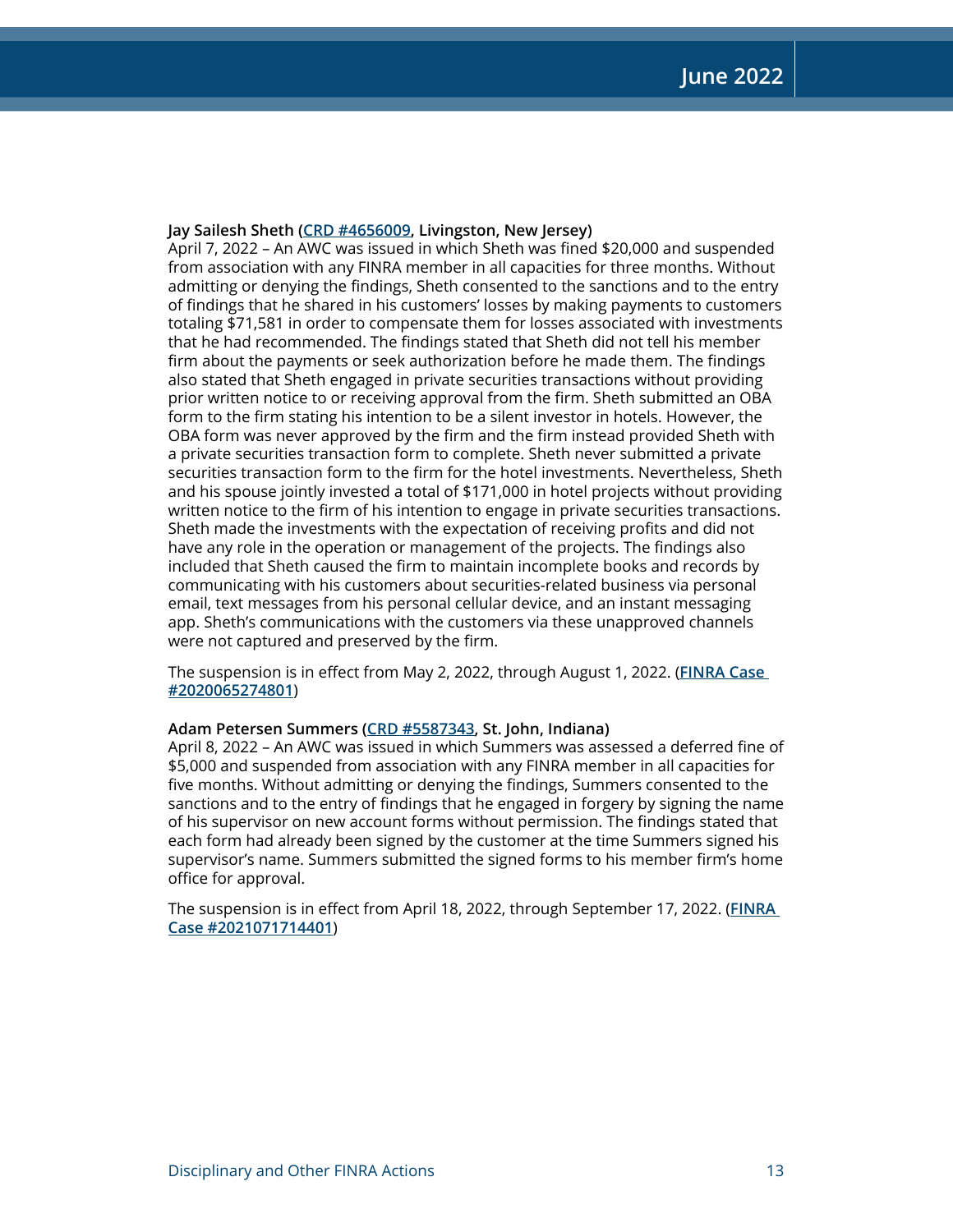**Patrick Nicholas Teutonico [\(CRD #2875434](http://brokercheck.finra.org/individual/summary/2875434), Massapequa, New York)** April 8, 2022 – An AWC was issued in which Teutonico was suspended from association with any FINRA member in all capacities for three months and ordered to pay \$42,092, plus interest, in restitution to a customer. In light of Teutonico's financial status, no monetary fine has been imposed. Without admitting or denying the findings, Teutonico consented to the sanctions and to the entry of findings that he excessively and unsuitably traded in a customer's account. The findings stated that although the customer's account had an average monthly equity of approximately \$94,000, the trades recommended by Teutonico resulted in the customer paying \$42,092 in commissions and other trading costs. Collectively, the trades recommended by Teutonico resulted in the customer's account having an annualized turnover rate of 13 and an annualized cost-to-equity ratio of more than 35 percent—meaning the customer's investments would have had to grow by more than 35 percent just to break even.

The suspension is in effect from May 2, 2022, through August 1, 2022. (**[FINRA Case](https://www.finra.org/rules-guidance/oversight-enforcement/finra-disciplinary-actions?search=2019061956701)  [#2019061956701](https://www.finra.org/rules-guidance/oversight-enforcement/finra-disciplinary-actions?search=2019061956701)**)

**Christopher John Passero ([CRD #2517681](http://brokercheck.finra.org/individual/summary/2517681), South Charleston, West Virginia)** April 11, 2022 – An AWC was issued in which Passero was fined \$10,000 and suspended from association with any FINRA member in all capacities for three months. Without admitting or denying the findings, Passero consented to the sanctions and to the entry of findings that he shared in his customers' losses by making payments to customers totaling \$249,560 to compensate them for losses associated with investments that he had recommended. The findings stated that Passero did not tell his member firm about the payments to his customers or seek authorization before he made them. In addition, Passero completed and submitted to the firm compliance questionnaires that falsely stated that he did not share directly or indirectly in customers' losses. The findings also stated that Passero loaned \$10,000 to a firm customer to assist the customer in paying a tax liability without notifying the firm about the loan. Passero also falsely stated to the firm in a compliance questionnaire that he did not loan money to customers.

The suspension is in effect from May 2, 2022, through August 1, 2022. (**[FINRA Case](https://www.finra.org/rules-guidance/oversight-enforcement/finra-disciplinary-actions?search=2020066345701)  [#2020066345701](https://www.finra.org/rules-guidance/oversight-enforcement/finra-disciplinary-actions?search=2020066345701)**)

#### **William Martin Beasley [\(CRD #1750089](http://brokercheck.finra.org/individual/summary/1750089), Birmingham, Alabama)**

April 12, 2022 – An AWC was issued in which Beasley was fined \$2,500 and suspended from association with any FINRA member in all capacities for one month. Without admitting or denying the findings, Beasley consented to the sanctions and to the entry of findings that he caused his member firm to maintain inaccurate books and records by changing the representative code for trades, causing the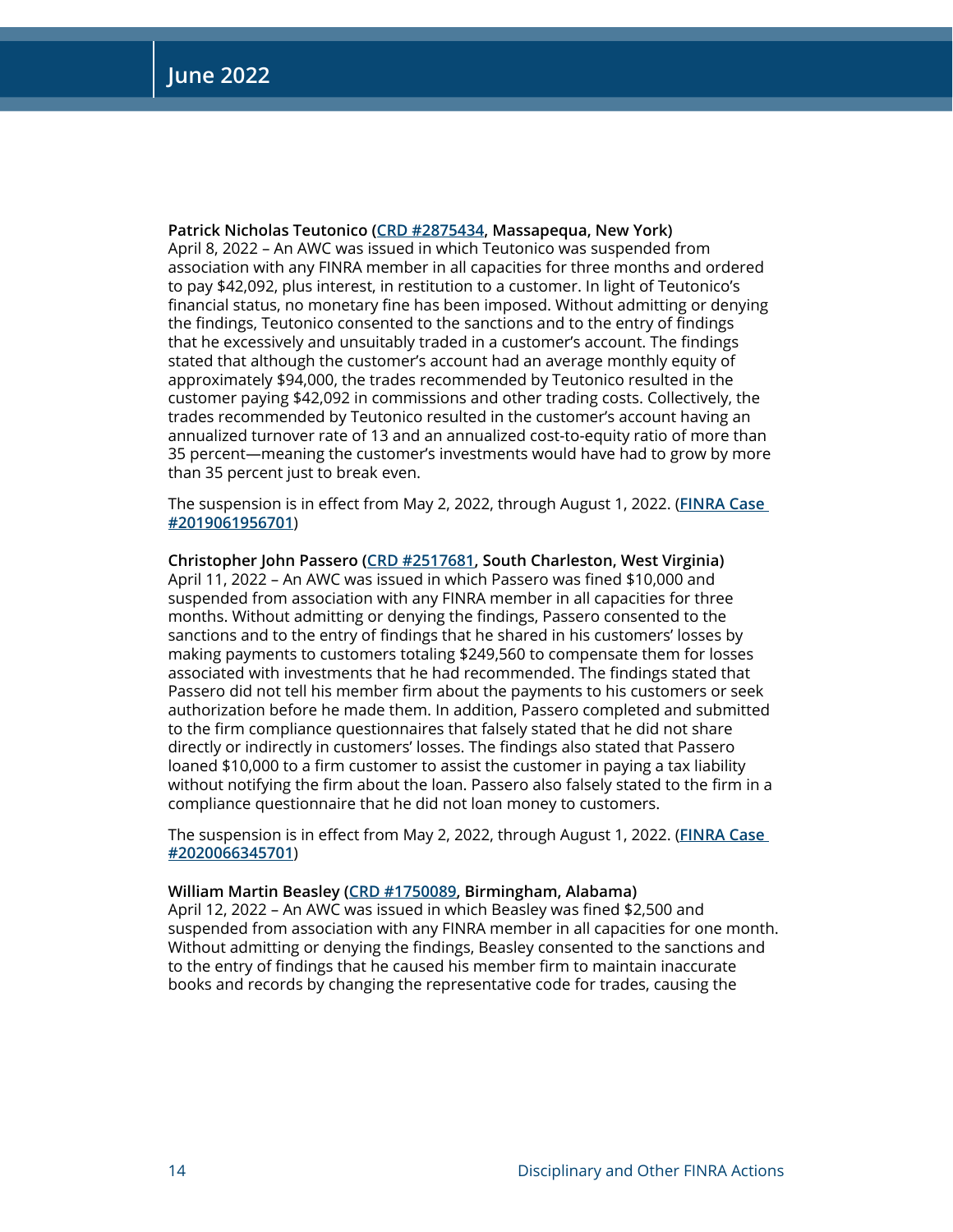trade confirmations to show an inaccurate representative code. The findings stated that Beasley entered into an agreement through which he agreed to service certain customer accounts, including executing trades for those accounts, under a joint representative code that he shared with the estate of a retired representative. The agreement set forth what percentages of the commissions Beasley and the retired representative's estate would earn on trades placed using the joint representative code. Although the firm's system correctly prepopulated the trades with the applicable joint representative code, Beasley negligently entered the trades under his personal representative code. The firm's trade confirmations inaccurately reflected Beasley's personal representative code instead of the joint representative code that Beasley shared with the estate of a retired representative. Beasley's actions resulted in his receiving higher commissions from the trades than what he was entitled to receive pursuant to the agreement. Subsequently, the firm reimbursed the estate of the retired representative.

The suspension was in effect from May 2, 2022, through June 1, 2022. (**[FINRA Case](https://www.finra.org/rules-guidance/oversight-enforcement/finra-disciplinary-actions?search=2021071847701)  [#2021071847701](https://www.finra.org/rules-guidance/oversight-enforcement/finra-disciplinary-actions?search=2021071847701)**)

#### **Steven Kent Romjue ([CRD #1822291](http://brokercheck.finra.org/individual/summary/1822291), Mill Valley, California)**

April 14, 2022 – An AWC was issued in which Romjue was assessed a deferred fine of \$5,000 and suspended from association with any FINRA member in all capacities for six months. Without admitting or denying the findings, Romjue consented to the sanctions and to the entry of findings that he caused his member firm to maintain inaccurate books and records by changing the representative code for trades, causing the trade confirmations to show an inaccurate representative code. The findings stated that Romjue entered into an agreement through which he agreed to service certain customer accounts, including executing trades for those accounts, under a joint representative code that he shared with a retired representative. Romjue later entered into a separate agreement through which he agreed to service additional customer accounts, including executing trades for those accounts, under a joint representative code that he shared with a second retired representative. Each agreement set forth what percentages of the commissions each representative would earn on trades placed using the applicable joint representative code. Although the firm's system correctly prepopulated the trades with the applicable joint representative code, Romjue changed the codes for the trades to his personal representative code or another representative code. Romjue did not ask either retired representative whether he could change the code on the trades and did not otherwise indicate to them that he was doing so. Instead, Romjue incorrectly assumed that the retired representatives agreed with his changing the codes because they did not complain about the commissions they received during this time period. Romjue's actions resulted in his receiving higher commissions from the trades than what he was entitled to receive. Subsequently, Romjue's firm paid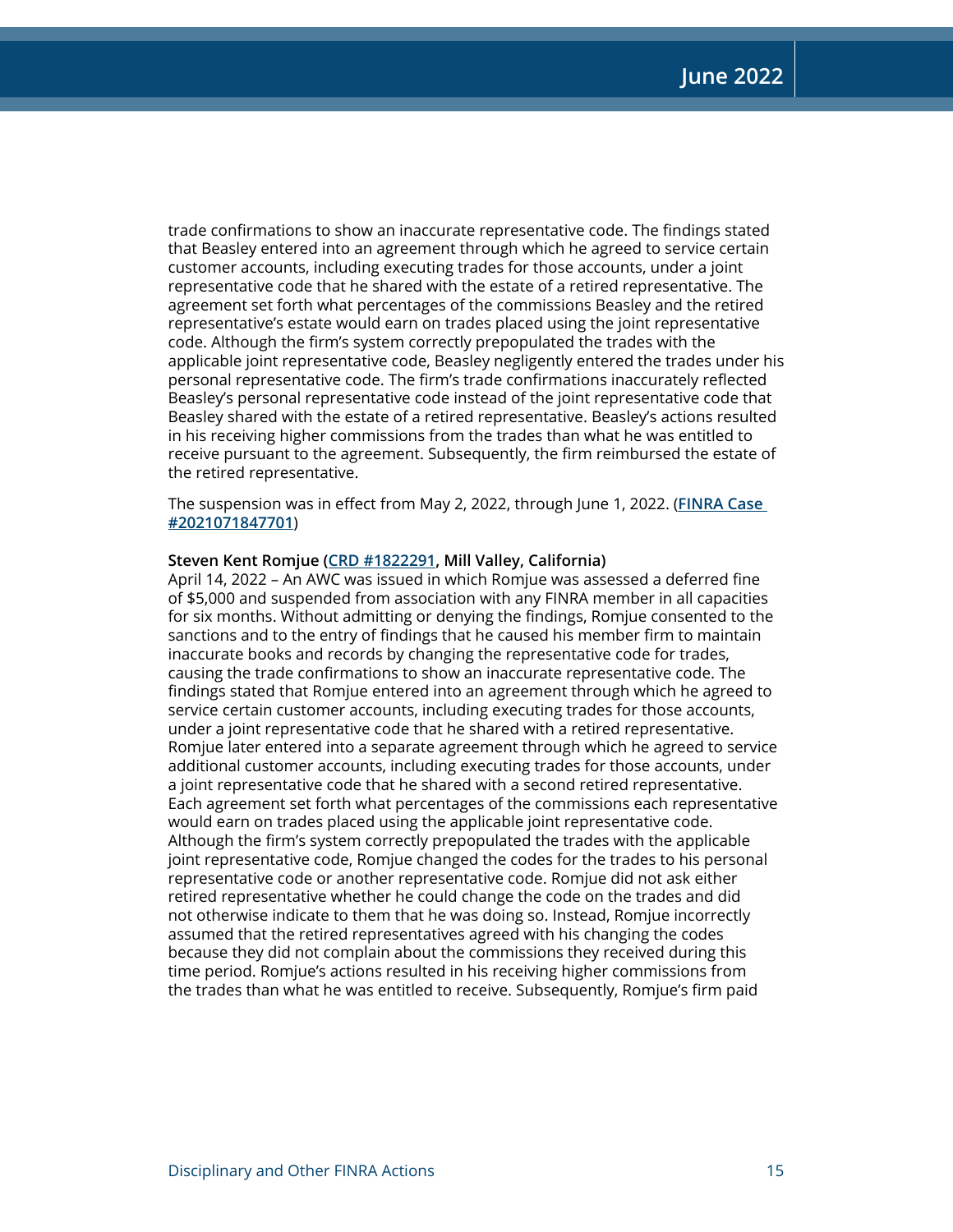restitution to the retired representatives, and he reimbursed the firm \$182,232, which is the approximate amount of additional commissions that he received from the trades as a result of his falsifying the representative code on the trades.

The suspension is in effect from April 18, 2022, through October 17, 2022. (**[FINRA](https://www.finra.org/rules-guidance/oversight-enforcement/finra-disciplinary-actions?search=2020068897201)  [Case #2020068897201](https://www.finra.org/rules-guidance/oversight-enforcement/finra-disciplinary-actions?search=2020068897201)**)

#### **John Tayib Lund ([CRD #6504480](http://brokercheck.finra.org/individual/summary/6504480), Norfolk, Nebraska)**

April 18, 2022 – An AWC was issued in which Lund was assessed a deferred fine of \$5,000 and suspended from association with any FINRA member in all capacities for four months. Without admitting or denying the findings, Lund consented to the sanctions and to the entry of findings that he signed a customer's name electronically, without permission, on two account transfer forms, two forms providing Lund with discretionary authority over the accounts, and two new account applications. The findings stated that the customer's account transfers were in connection with a bulk transfer of Lund's accounts from his former member firm to his new firm. The customer did not authorize Lund to electronically sign her name and complained once she learned of the transfers, which the firm reversed. In addition, Lund also electronically signed, with prior permission, three account transfer forms and four new account applications for four other customers, one of whom was a senior. As a result of this conduct, Lund caused his firm to maintain inaccurate books and records.

The suspension is in effect from April 18, 2022, through August 17, 2022. (**[FINRA](https://www.finra.org/rules-guidance/oversight-enforcement/finra-disciplinary-actions?search=2020066952201)  [Case #2020066952201](https://www.finra.org/rules-guidance/oversight-enforcement/finra-disciplinary-actions?search=2020066952201)**)

#### **Jonathan William Affe [\(CRD #4706650](http://brokercheck.finra.org/individual/summary/4706650), Coram, New York)**

April 20, 2022 – An AWC was issued in which Affe was assessed a deferred fine of \$5,000 and suspended from association with any FINRA member in all capacities for 15 business days. Without admitting or denying the findings, Affe consented to the sanctions and to the entry of findings that he impersonated a customer of his member firm, in the presence of the customer and with the customer's permission, during telephone calls with an insurance company to obtain information concerning the customer's existing variable annuity investment. The findings stated that Affe impersonated the customer after receiving a warning from FINRA that doing so violates FINRA Rule 2010. During the telephone calls, Affe introduced himself to the insurance company as the customer by name and used the customer's personal identifying information for authentication purposes. In addition, during one of the telephone calls, a representative of the insurance company informed Affe that the representative had reason to believe that he was impersonating the customer. In response, Affe repeated his claim that he was the customer and ended the call, rather than acknowledging that he was not the customer.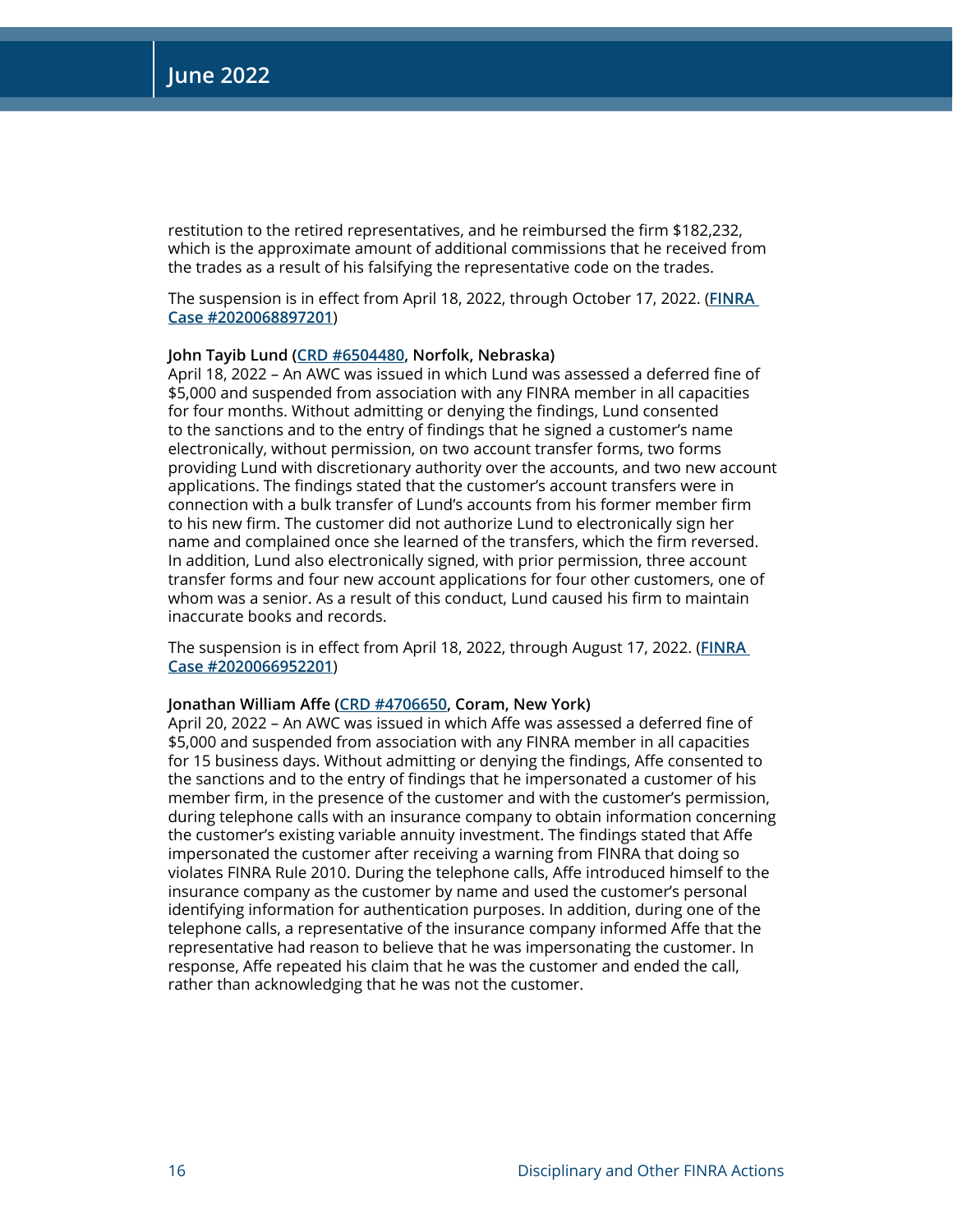The suspension was in effect from May 2, 2022, through May 20, 2022. (**[FINRA Case](https://www.finra.org/rules-guidance/oversight-enforcement/finra-disciplinary-actions?search=2020067910501)  [#2020067910501](https://www.finra.org/rules-guidance/oversight-enforcement/finra-disciplinary-actions?search=2020067910501)**)

**Bruce Cameron Amman [\(CRD #2130243](http://brokercheck.finra.org/individual/summary/2130243), Littleton, Colorado)**

April 20, 2022 – An AWC was issued in which Amman was assessed a deferred fine of \$5,000 and suspended from association with any FINRA member in all capacities for 12 months. Without admitting or denying the findings, Amman consented to the sanctions and to the entry of findings that he participated in a private securities transaction involving one of his customers at his member firm without providing prior written notice to the firm. The findings stated that the customer, a sophisticated investor, was selling partnership interests in a limited partnership which would generate large capital gains and he wanted to invest in a specialized tax-advantaged investment that would offset those gains. Amman introduced the customer to a third party with experience in these types of investments. In addition to making the introduction, Amman also provided information about the customer to the third party, participated in phone calls with the customer and the third party, and facilitated the wire transfer out of the customer's account at the firm to fund the investment. The customer invested approximately \$3.5 million in the investment, which was a security and structured as a private placement. The customer did not complain. In addition, Amman provided an incorrect answer to a question on an annual firm questionnaire that asked whether he had participated in a private securities transaction.

The suspension is in effect from May 2, 2022, through May 1, 2023. (**[FINRA Case](https://www.finra.org/rules-guidance/oversight-enforcement/finra-disciplinary-actions?search=2020067292901)  [#2020067292901](https://www.finra.org/rules-guidance/oversight-enforcement/finra-disciplinary-actions?search=2020067292901)**)

#### **Philip Marchese [\(CRD #5905008,](http://brokercheck.finra.org/individual/summary/5905008) Staten Island, New York)**

April 22, 2022 – An AWC was issued in which Marchese was suspended from association with any FINRA member in all capacities for 12 months and ordered to pay \$50,000, plus interest, in deferred partial restitution to customers. In light of Marchese's financial status, the sanctions do not include a monetary fine. Without admitting or denying the findings, Marchese consented to the sanctions and to the entry of findings that he excessively traded customer accounts. The findings stated that Marchese exercised de facto control over the customer accounts because he recommended high frequency trading in their accounts, and they routinely followed his recommendations. Marchese's trading in these accounts was excessive and unsuitable given the customers' investment profiles. As a result of Marchese's excessive trading, the customers suffered collective realized losses of \$246,327 while paying total trading costs of \$244,645, including commissions of \$222,692.

The suspension is in effect from May 2, 2022, through May 1, 2023. (**[FINRA Case](https://www.finra.org/rules-guidance/oversight-enforcement/finra-disciplinary-actions?search=2018056490301)  [#2018056490301](https://www.finra.org/rules-guidance/oversight-enforcement/finra-disciplinary-actions?search=2018056490301)**)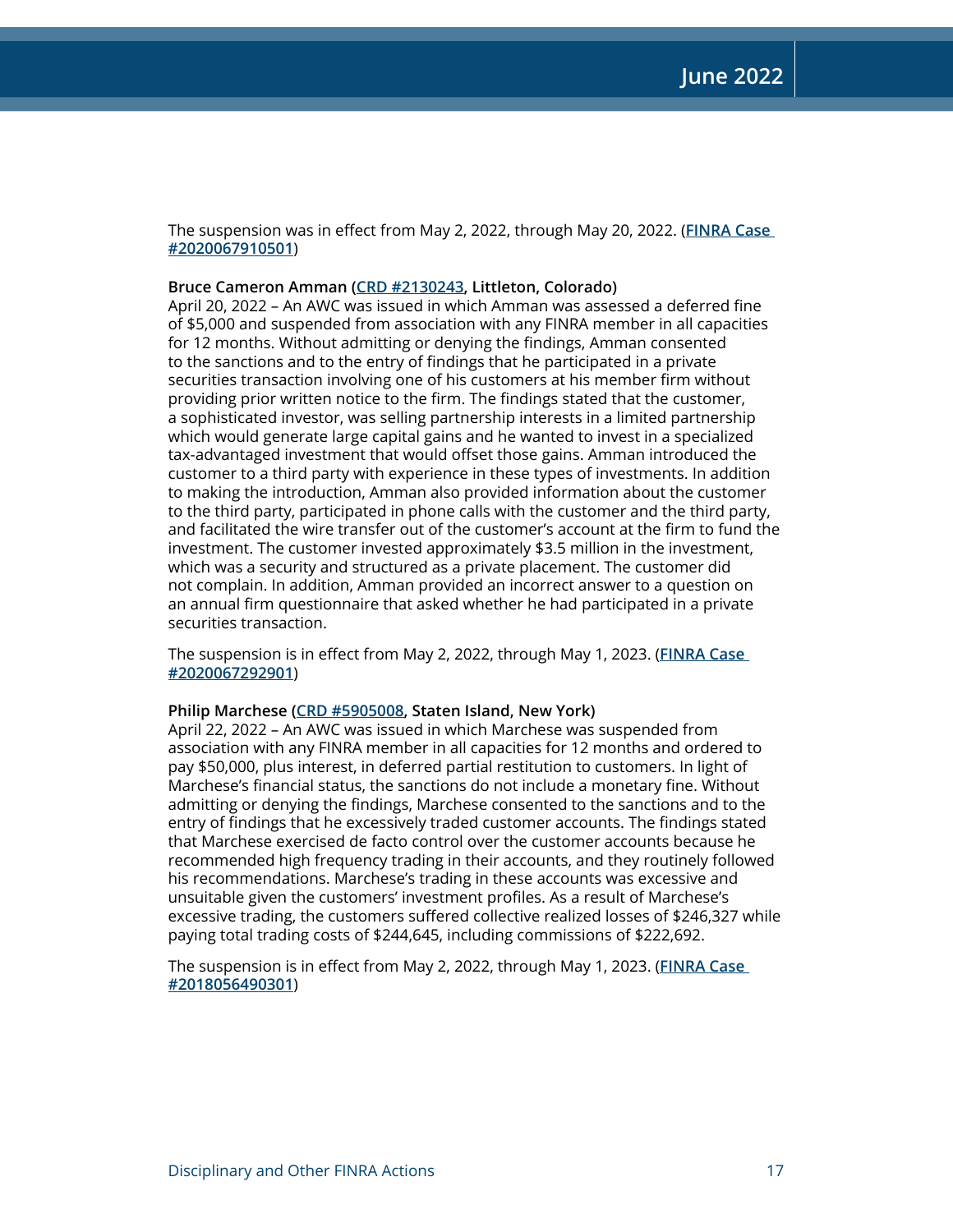## Decisions Issued

**The Office of Hearing Officers (OHO) issued the following decision, which has been appealed to or called for review by the NAC as of April 30, 2022. The NAC may increase, decrease, modify or reverse the findings and sanctions imposed in the decision. Initial decisions where the time for appeal has not yet expired will be reported in future** *FINRA Disciplinary & Other Actions***.**

**Alpine Securities Corporation ([CRD #14952,](http://brokercheck.finra.org/firm/summary/14952) Salt Lake City, Utah)**  April 15, 2022 – The firm appealed an OHO decision to the NAC. The firm was expelled from FINRA membership and ordered to pay \$2,310,234, plus postjudgment interest, in restitution to customers. In addition, FINRA imposed a permanent cease and desist order against the firm. The sanctions are based on the findings that the firm converted and misused customer securities, engaged in unauthorized transactions, charged and paid customers unfair prices in securities transactions, and charged customers unreasonable and discriminatory fees. The findings stated that the firm increased the price it charged customers for having an account at the firm from \$100 per year to \$60,000 per year (\$5,000 monthly). In addition, the firm assessed the \$5,000 fee in a discriminatory manner. The firm did not want to charge its active customers the \$5,000 monthly account fee because it wanted to keep those customers or transfer them to its affiliated broker-dealer. Thus, as it started charging the \$5,000 fee, it prepared a list of certain customers that the firm wanted to retain and decided not to collect the fee from those customers. Instead, the firm immediately reversed the \$5,000 monthly account fee in the favored customers' accounts. The firm also reversed the fee for certain customers who contacted the firm after discovering that they had been charged the fee. The findings also stated that the firm intentionally removed cash and securities from customer accounts to cover the \$5,000 monthly account fee. None of the customers authorized the firm's transfers of their securities to the firm's proprietary account or its seizures of cash to cover the \$5,000 monthly account fee. Some customers paid some or all of the \$5,000 fee because they were forced to do so in order to regain possession of their other holdings, but no customer authorized a removal of funds and securities to cover the unreasonable fee. In most instances, the customers were not even aware of the \$5,000 monthly account fee, let alone that the firm was taking their cash and securities to cover it. The firm also moved customers' securities positions worth less than \$1,500 to an account owned and controlled by the firm, without customer authorization. The firm unilaterally decided that every securities position in every customer account valued at \$1,500 or less was worthless, including customers' positions in listed and other marketable securities, and bought the positions from the customers for one penny per position. This price was unfair and not reasonably related to the current market price for securities that the firm improperly deemed worthless. The firm then systematically moved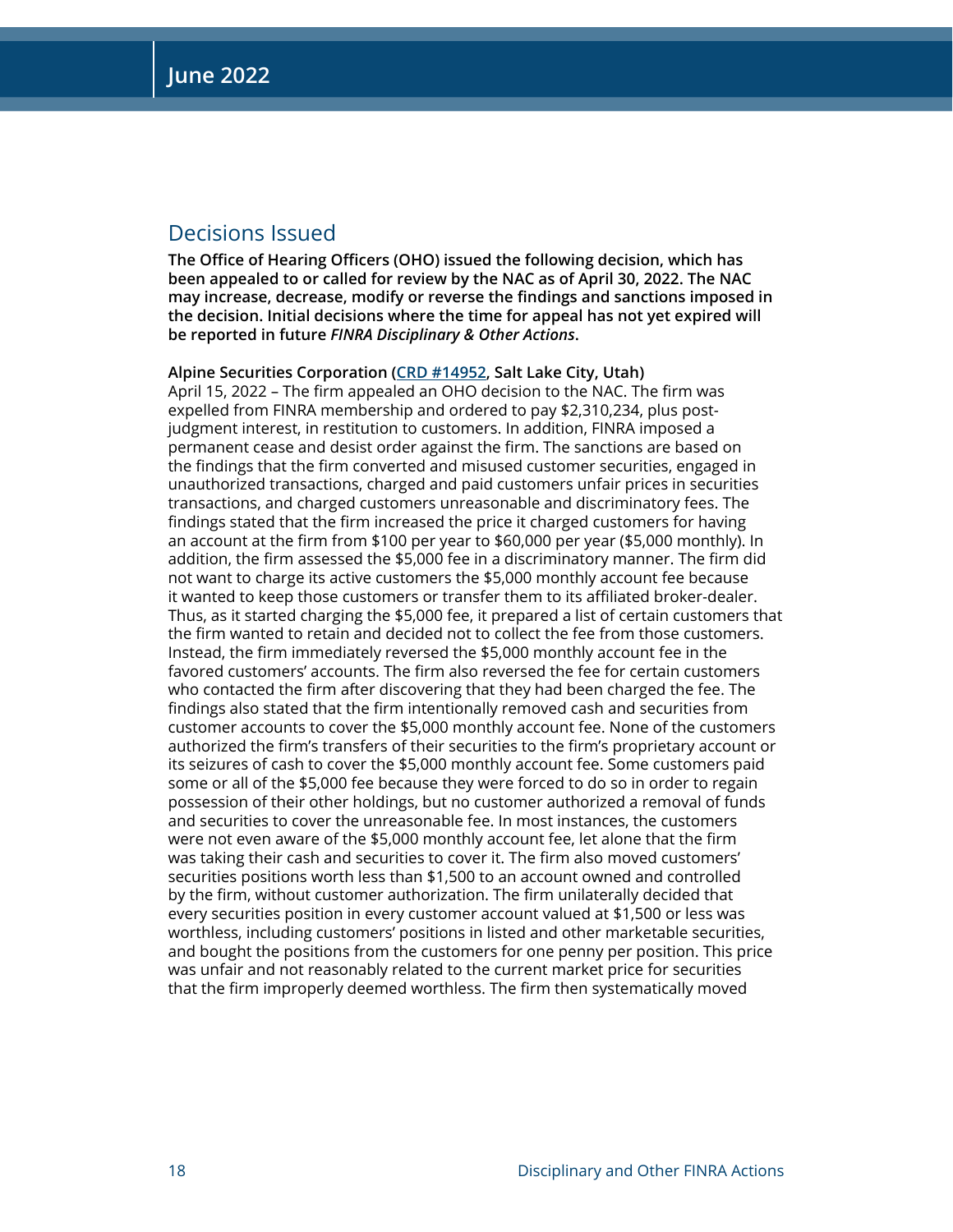remaining positions from customers' accounts into the firm's escheat accounts, improperly deeming those securities abandoned. In doing so, it acted without customer authority and converted and misused customer securities. In total, the firm wrongfully declared 645 positions abandoned from 545 customer accounts. The estimated value of the customers' securities that the firm moved to its proprietary holding accounts was more than \$54.5 million. The findings also included that the firm charged its customers a two and one-half percent market-making/execution fee which, when combined with other charges, resulted in unfair and excessive prices and commissions in excess of five percent. The firm also charged an illiquidity and volatility fee that was unreasonable. For each transaction, the firm assessed a fee of one percent per day of the firm's estimated National Securities Clearing Corporation illiquidity and volatility deposit and charged this fee to its customers. The firm collected approximately \$1,527,925 in illiquidity and volatility fees and \$1,491,625 has not been refunded to customers. In addition, the firm increased its fee for certificate withdrawals from the Depository Trust and Clearing Company from \$1,000 to \$1,500. This increase was unreasonable, particularly given that the firm used this inflated fee as an excuse to force customers to sell securities valued at \$1,500 or less to the firm for one penny. FINRA found that the firm executed an unauthorized capital withdrawal by paying an unexpected bill from the firm's affiliated landlord an amount that exceeded 10 percent of the firm's excess net capital. In light of the expulsion of the firm, FINRA imposed no additional sanctions for the unauthorized capital withdrawal. FINRA dismissed an allegation that the firm executed an additional seven unauthorized capital withdrawals.

The sanctions, other than the permanent cease and desist order, are not in effect pending review. (**[FINRA Case #2019061232601](https://www.finra.org/rules-guidance/oversight-enforcement/finra-disciplinary-actions?search=2019061232601)**)

#### **Jason Lynn DiPaola [\(CRD #2648836](http://brokercheck.finra.org/individual/summary/2648836), Babylon, New York)**

April 18, 2022 – DiPaola and FINRA appealed an OHO decision to the NAC. DiPaola was fined \$5,000 and suspended from association with any FINRA member in all capacities for 30 business days. The sanctions are based on the findings that DiPaola failed to disclose an outside brokerage account in which he exercised discretionary authority. The findings stated that DiPaola traded with discretionary authority in his mother's securities account without her prior written authorization or approval from his member firm. DiPaola's mother gave him oral permission to trade in her account as he did in his own account, but oral permission is insufficient to properly authorize the exercise of discretionary trading in a customer's account. In addition, DiPaola failed disclose to the executing firm that he was exercising discretion and control over the trading in his mother's account while he was an associated person of another broker-dealer. The findings also stated that DiPaola failed to accurately answer annual compliance questionnaire certifications. DiPaola disclosed his own outside brokerage accounts but failed to disclose his mother's account. DiPaola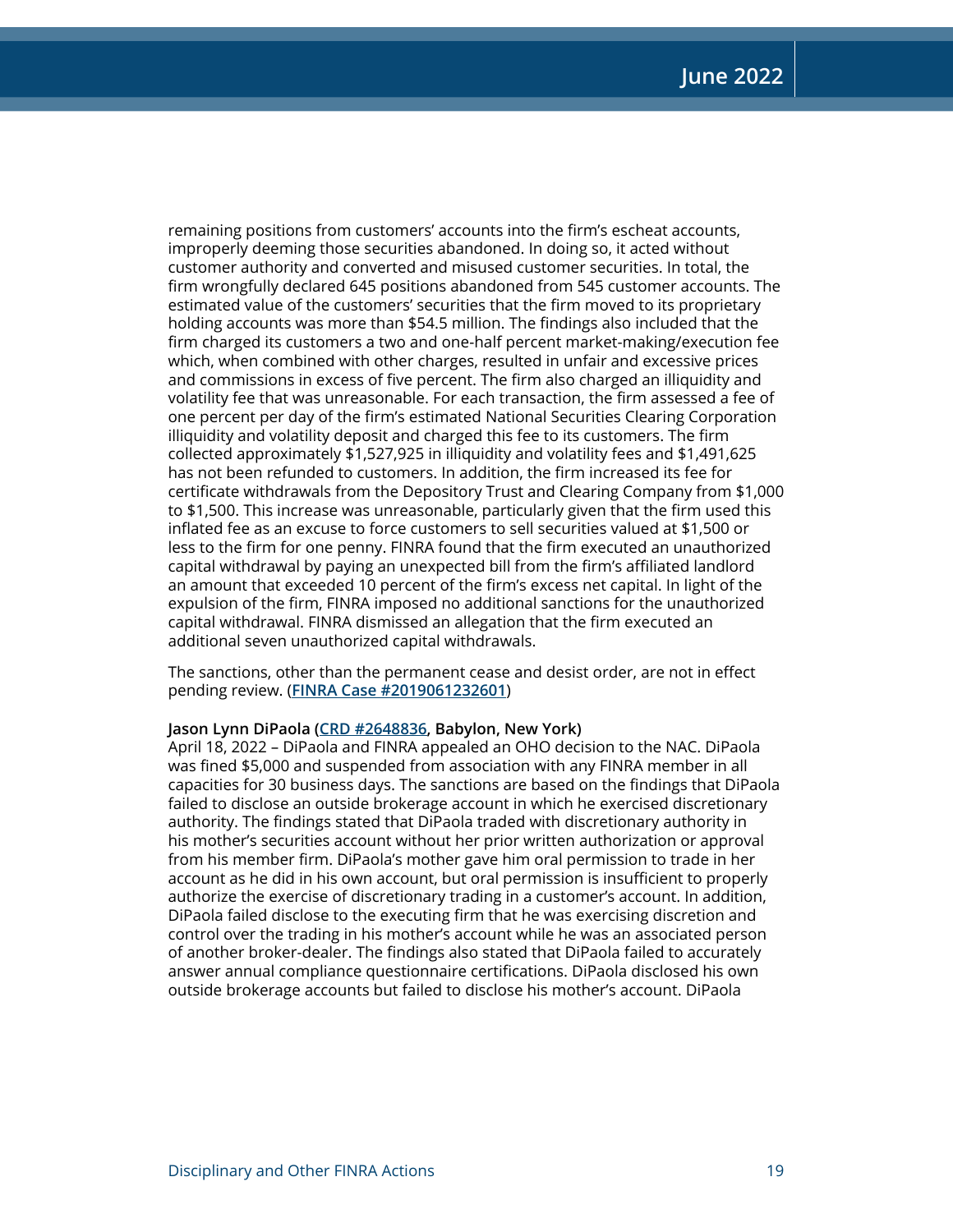exercised de facto control over his mother's account by deciding the frequency and volume of trades he effected in the account. The findings also included that DiPaola refused to appear and provide on-the-record testimony requested by FINRA. DiPaola appeared and provided three on-the-record interviews about his trading in his mother's and his accounts, but failed to appear and provide a fourth on-the-record interview.

The sanctions are not in effect pending review. (**[FINRA Case #2018057274302](https://www.finra.org/rules-guidance/oversight-enforcement/finra-disciplinary-actions?search=2018057274302)**)

## Complaint Filed

**FINRA issued the following complaint. Issuance of a disciplinary complaint represents FINRA's initiation of a formal proceeding in which findings as to the allegations in the complaint have not been made, and does not represent a decision as to any of the allegations contained in the complaint. Because these complaints are unadjudicated, you may wish to contact the respondents before drawing any conclusions regarding these allegations in the complaint.**

#### **Suresh V. Kumar [\(CRD #5683972,](http://brokercheck.finra.org/individual/summary/5683972) Mission, Kansas)**

April 20, 2022 – Kumar was named a respondent in a FINRA complaint alleging that he engaged in unethical business conduct by making material misrepresentations to a participant in his undisclosed OBA. The complaint alleges that Kumar operated an undisclosed OBA where he directly received hundreds of thousands of dollars from proprietary traders (participants) pursuant to verbal and written agreements in which Kumar promised to train the participants to pass the FINRA's Series 57 – Securities Trader Representative Exam, teach them to trade securities as part of his purported team at his member firm, and double the value of their initial trading deposit with the firm. One participant entered into an agreement with Kumar and made a \$50,000 deposit into a contingency fund. After failing the Series 57 exam twice, the participant told Kumar that he wanted to discontinue the program and asked Kumar for a refund. Under the terms of the participant's agreement with Kumar, Kumar was obligated to return \$48,000 of the \$50,000 to the participant within three months of his request to discontinue the training program. However, Kumar falsely and misleadingly stated to the participant that the firm held \$100 million of Kumar's money and that Kumar could not repay the participant his \$48,000 contingency fund deposit until the firm released Kumar's funds. In fact, at the time Kumar made those verbal representations, Kumar knew he had less than \$2,500 with the firm. Kumar knew he previously spent the participant's contingency fund deposit on personal expenses and to repay a purported loan and he knew he had no other liquid assets with which to repay the participant. The complaint also alleges that Kumar neither notified the firm, verbally or in writing, that he intended to conduct his OBA, nor did he receive prior approval from the firm. The complaint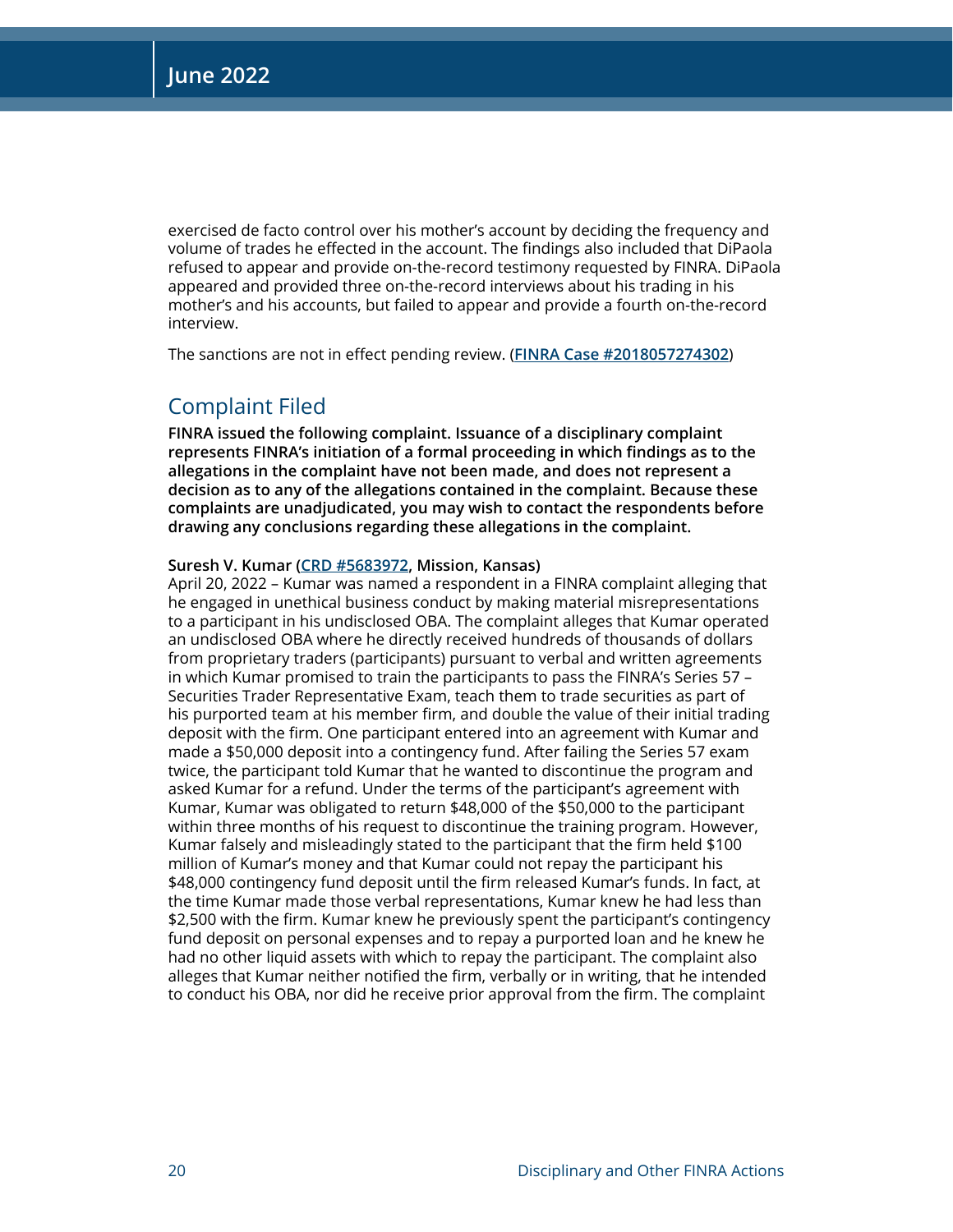further alleges that Kumar participated in undisclosed private securities transactions by placing trades in brokerage accounts of two participants in his OBA at brokerdealers outside of the regular course or scope of his employment with the firm and did so without first providing written notice to the firm. In addition, the complaint alleges that Kumar falsely attested to his firm that he did not conduct an outside business, did not engage in unapproved methods of electronic communications, and did not engage in private securities transactions. However, at the time of his attestation Kumar was engaging in his OBA and participating in private securities transactions, as well as communicating with participants via an unapproved method of electronic communication. Moreover, the complaint alleges that Kumar refused to provide FINRA with information requested during on-the-record testimony that was material to its investigation. Kumar refused to answer certain questions regarding deals he claimed to have entered into that, according to him, impacted his ability to repay participants. Furthermore, the complaint alleges that Kumar provided false, misleading, and incomplete information to FINRA regarding the number of agreements he entered with participants, copies of those agreements, and the institutions at which he had bank accounts. The complaint also alleges that Kumar failed to provide FINRA with electronic communications they requested and also provided false statements regarding the same communications. In addition, Kumar deleted the electronic communications that FINRA had requested. The complaint further alleges that Kumar failed to timely provide information and documents requested by FINRA regarding an overseas bank account he controlled. (**[FINRA Case](https://www.finra.org/rules-guidance/oversight-enforcement/finra-disciplinary-actions?search=2020066434701)  [#2020066434701](https://www.finra.org/rules-guidance/oversight-enforcement/finra-disciplinary-actions?search=2020066434701)**)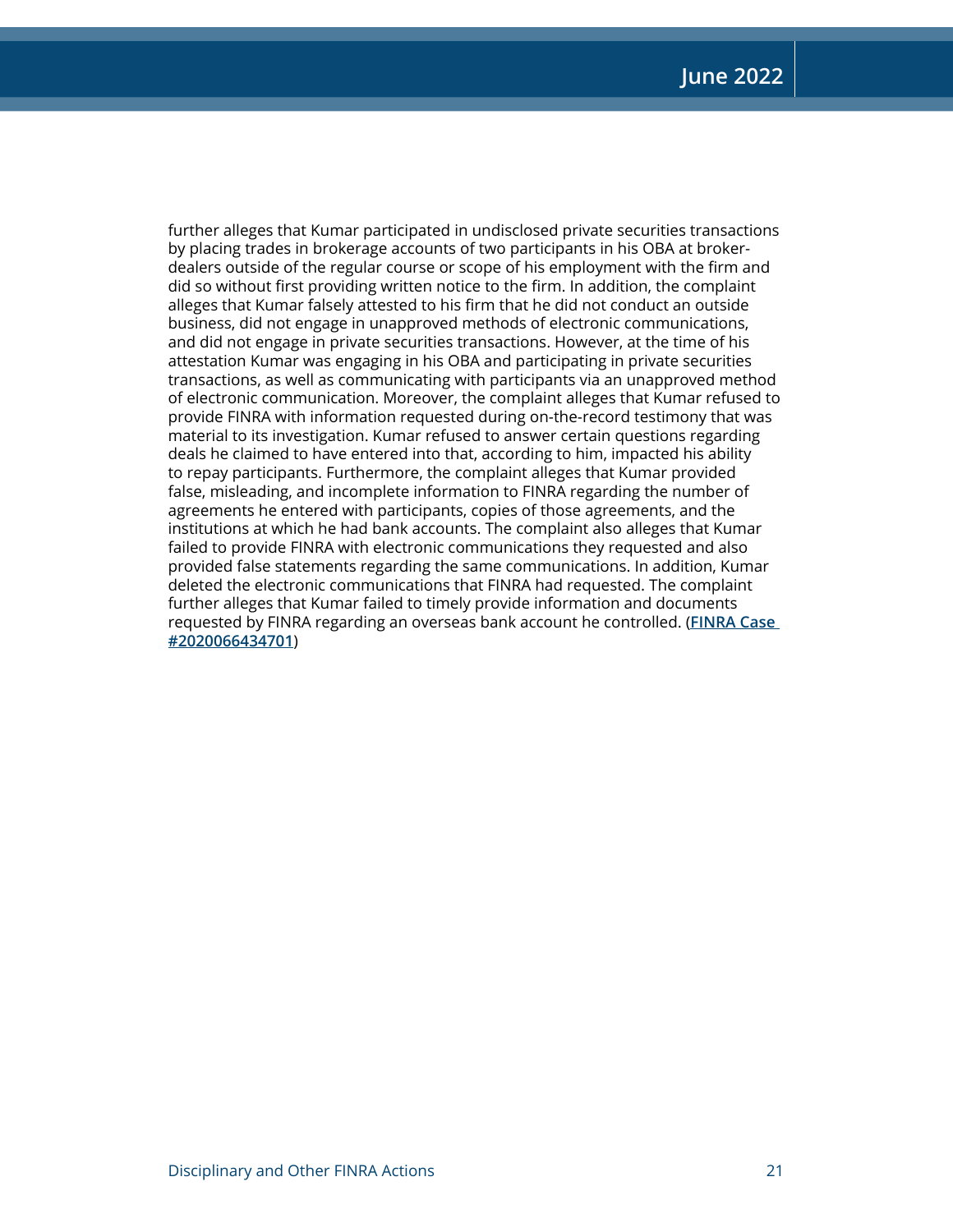**Firms Suspended for Failure to Provide Information or Keep Information Current Pursuant to FINRA Rule 9552**

**(The date the suspension began is listed after the entry. If the suspension has been lifted, the date follows the suspension date.)**

**Alpine Securities Corporation (CRD #14952)** Salt Lake City, Utah (April 7, 2022 – April 13, 2022) FINRA Case #20210729963

**Cillian Holdings, LLC dba Belmont Capital (CRD #153792)** New York, New York (April 11, 2022 – May 31,2022)

**SeriesOne, LLC (Funding Portal Org ID #285012) Miami, Florida (April 11, 2022) FINRA Case #2021069099501**

**The Transportation Group (Securities) Limited (CRD #286288) New York, New York (April 6, 2022)**

**The Transportation Group (Securities) Limited (CRD #286288)** New York, New York (April 18, 2022)

**Wynston Hill Capital, LLC (CRD #103811) Brandon, South Dakota (April 11, 2022)**

**Individuals Barred for Failure to Provide Information or Keep Information Current Pursuant to FINRA Rule 9552(h) (If the bar has been vacated, the date follows the bar date.)**

**Kyleigh Haynes (CRD #6988886)** New Castle, Pennsylvania (April 25, 2022)

FINRA Case #2021070561801

**Grant Andrew Hebeisen (CRD #6097447)** Lawrence, Kansas (April 18, 2022) FINRA Case #2021071854801

**Carl Michael Ippolito (CRD #4773246)** Lambertville, New Jersey (April 14, 2022) FINRA Case #2020068682501

**Jaime Quintero (CRD #4126618)** Albany, California (April 29, 2022) FINRA Case #2021071984201

**J-waun S. Smiley (CRD #7245773)** Phoenix, Arizona (April 29, 2022) FINRA Case #2021072338001

**John Anthony Sommo (CRD #3141638)** North Branford, Connecticut (April 4, 2022) FINRA Case #2020067928601

**Albert Tejada (CRD #6945107)** Bronx, New York (April 15, 2022) FINRA Case #2021072127001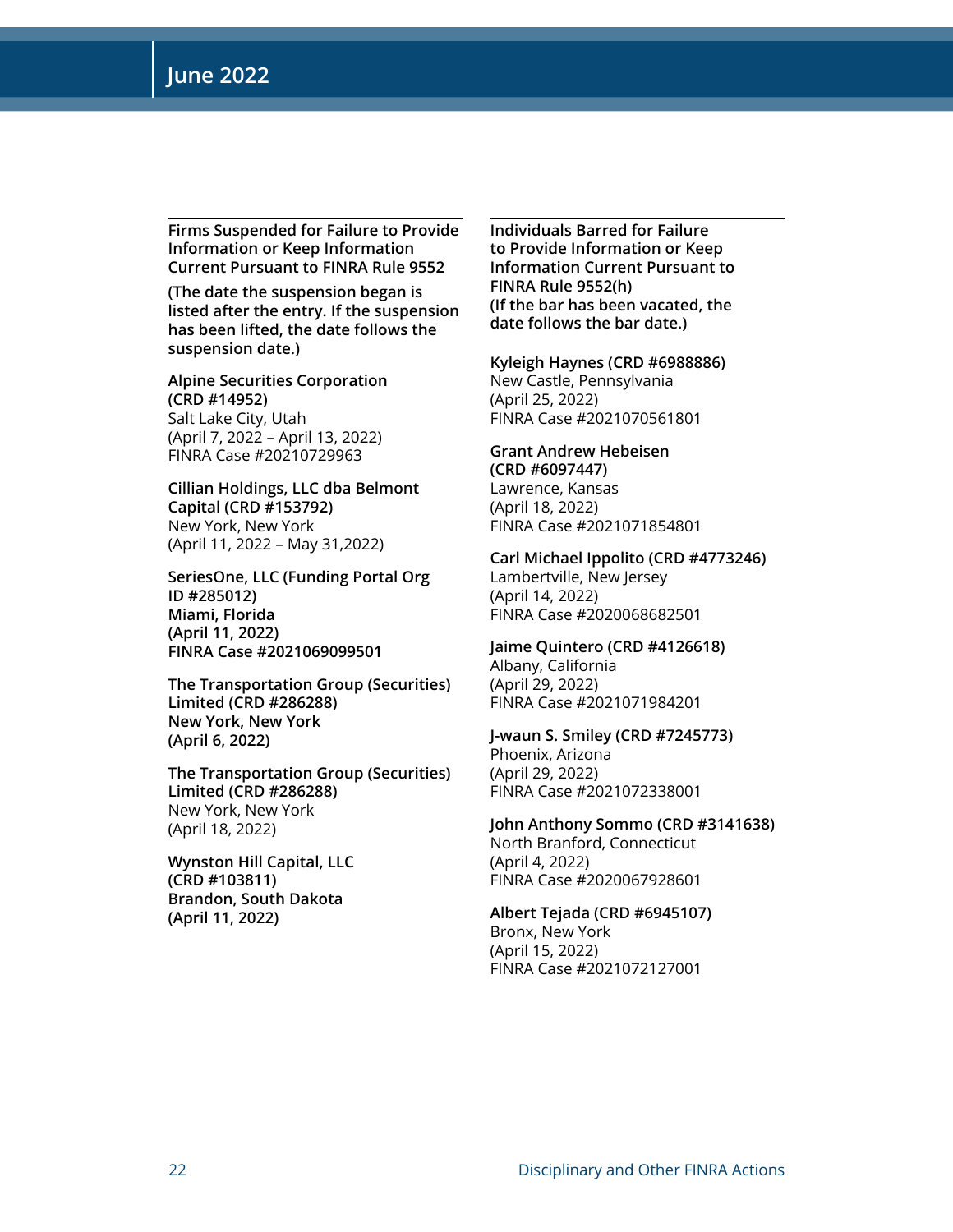**June 2022**

**Individuals Suspended for Failure to Provide Information or Keep Information Current Pursuant to FINRA Rule 9552(d)** 

**(The date the suspension began is listed after the entry. If the suspension has been lifted, the date follows the suspension date.)**

**Robin Auguste (CRD #6874949)** Chicago, Illinois (April 25, 2022) FINRA Case #2020067770501

**Yang Liang (CRD #6554372)** Corona, California (April 25, 2022) FINRA Case #2020067568401

**Daniel Motola (CRD #6512193)** North Bay Village, Florida (April 25, 2022 – May 26, 2022) FINRA Case #2021073407801

**William Nicoloff Jr. (CRD #2716205)** Ladera Ranch, California

(April 29, 2022) FINRA Case #2021072761601

#### **Gregory Jon Williams (CRD #1561089)**

Leoma, Tennessee (April 22, 2022) FINRA Case #2020065125301 **Individuals Suspended for Failure to Comply with an Arbitration Award or Related Settlement or an Order of Restitution or Settlement Providing for Restitution Pursuant to FINRA Rule Series 9554** 

**(The date the suspension began is listed after the entry. If the suspension has been lifted, the date follows the suspension date.)**

**Dalila Costa-Leroy (CRD #2544837)** Brooklyn, New York (April 5, 2022) FINRA Arbitration Case #08-05019

**Carlos Guzman (CRD #5809502)** Chicago, Illinois (April 12, 2022) FINRA Arbitration Case #19-01519

**Michael Leahy (CRD #1899498)** Red Bank, New Jersey (April 12, 2022) FINRA Arbitration Case #19-03746

**Michael Leahy (CRD #1899498)**

Red Bank, New Jersey (April 12, 2022) FINRA Arbitration Case #19-03839

**Henry Keith Moore (CRD #5313865)** St. Johns, Florida (April 28, 2022) FINRA Arbitration Case #21-01103

**Michael Muratore (CRD #4852412)** Eastchester, New York (April 14, 2022) FINRA Arbitration Case #21-02445